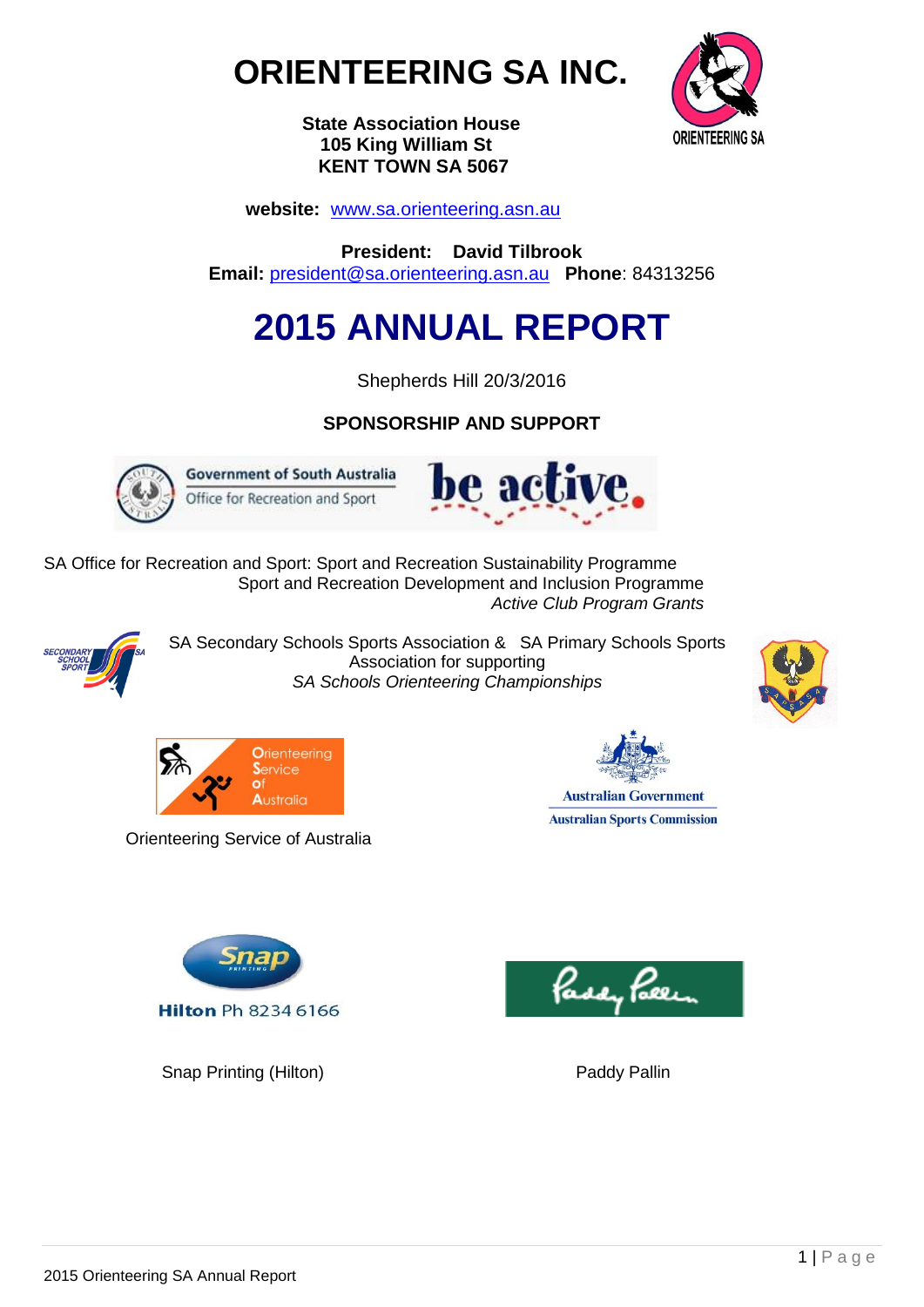# **ORIENTEERING SA INC 2015 COUNCIL**

The Council, comprising the Management Committee and Club Delegates listed below, met on even numbered months to oversee the development and conduct of orienteering in South Australia. The Management Committee met in the odd numbered months.

# **Management Committee**

| President                              |   |
|----------------------------------------|---|
| Secretary                              |   |
| <b>Treasurer</b>                       |   |
| <b>Assistant Secretary</b>             | F |
| <b>Technical Officer</b>               |   |
| <b>Technical Officer (Mapping)</b>     |   |
| <b>Coaching Coordinator</b>            |   |
| <b>Schools Support Manager</b>         |   |
| <b>Newsletter Editor</b>               | F |
| <b>Publicity and Promotion Officer</b> |   |
| <b>IT Coordinator</b>                  |   |
| <b>MTBO Coordinator</b>                |   |
|                                        |   |

David Tilbrook Erica Diment Jennie Bourne Fi Pahor Robin Uppill Adrian Uppill Adrian Craig Chirs Franklin Robyn Dose Ken Thompson

# **Club Delegates**

|                                                                                      | <b>Lincoln Orienteers</b><br>Onkaparinga Hills Orienteering Club Simon Uppill and Craig Colwell<br><b>Saltbush Orienteers</b><br><b>Tintookies Orienteers</b><br><b>Top End Orienteers</b><br><b>Tjuringa Orienteers</b> | John Lyon<br>Ken Thompson<br>Fi Pahor and Allison Whittaker<br>Jennie Bourne<br>Adrian Craig and Jan Hillyard |
|--------------------------------------------------------------------------------------|--------------------------------------------------------------------------------------------------------------------------------------------------------------------------------------------------------------------------|---------------------------------------------------------------------------------------------------------------|
| Ruhi Afnan and Gerry Velaitis (Proxy Doug Fotheringham)<br><b>Yalanga Orienteers</b> | <b>Wallaringa Orienteers</b>                                                                                                                                                                                             | Jenny Casanova and Robin English (Proxy Peter Kreminski)                                                      |

# **Other Orienteering SA positions:**

| Web Administrators:           | Robin Uppill & Ken Thompson                                      |
|-------------------------------|------------------------------------------------------------------|
| <b>State Selection Panel:</b> | Bridget Anderson (Chair) Jeffa Lyon, Andrew Kennedy, Greg Morcom |
| School Team Manager:          | <b>Bridget Anderson</b>                                          |
| Junior Arrows Coach/Manager   | <b>Bridget Anderson</b>                                          |
| Junior Arrows Asst. Coach     | Simon Uppill                                                     |
| School Team Asst. Manager     | Ruhi Afnan                                                       |
| Southern Darts Coach:         | <b>Adrian Craig</b>                                              |
| Southern Darts Deputy Coach   | <b>Erica Diment</b>                                              |
| Southern Arrows Manager       | Andrew Kennedy                                                   |
| Southern Arrows Coach         | John Nieuwenhoven                                                |
| <b>AO Editorial Contact</b>   | <b>Erica Diment</b>                                              |
| <b>ENEWS Editor</b>           | Robyn Dose                                                       |
|                               |                                                                  |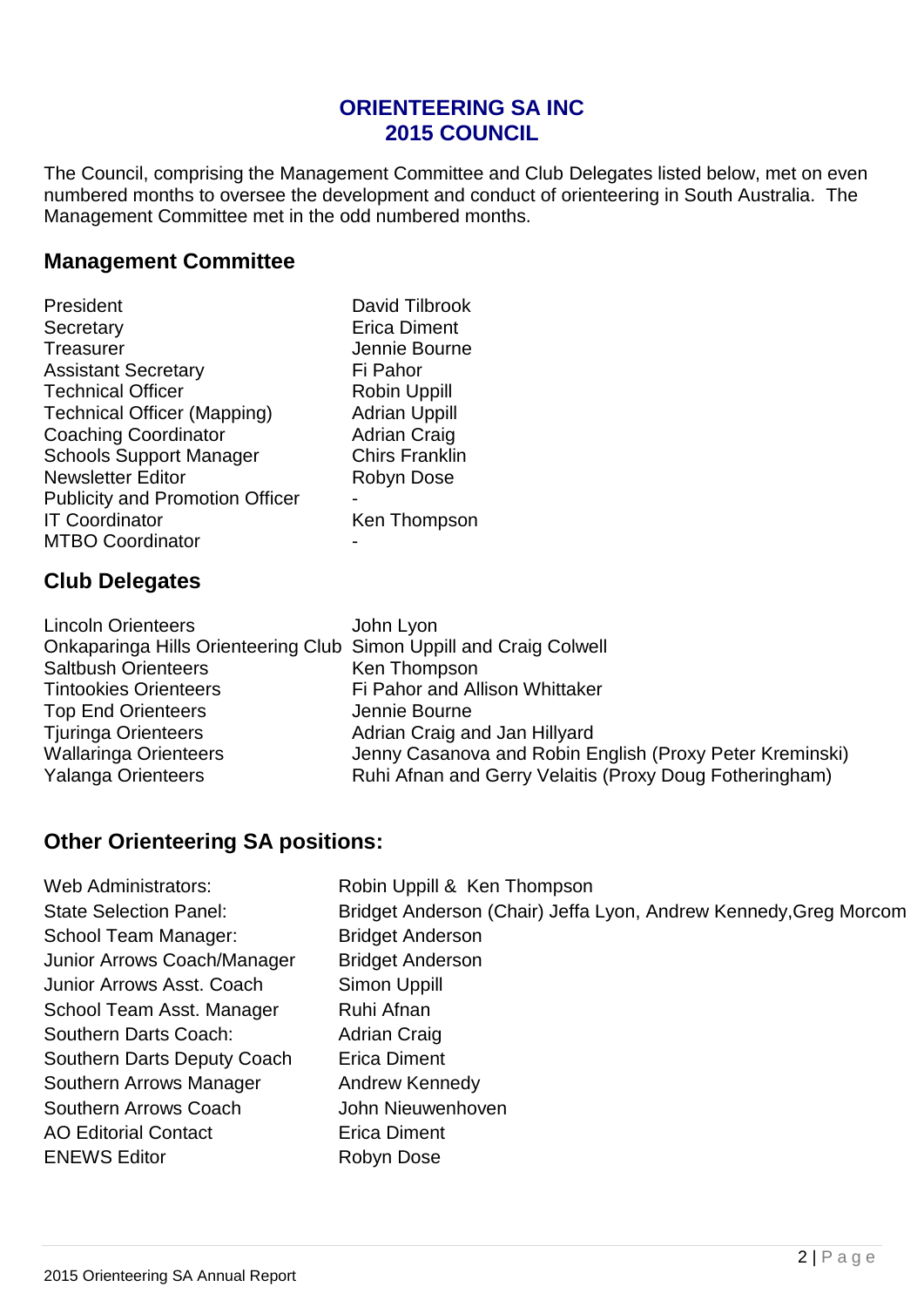#### **PRESIDENT'S REPORT 2015**

The calendar year just completed has proved to be a challenging year for orienteering in SA. Despite some good key indicators

- A very successful Easter based at Jamestown
- Reasonable numbers and a great event run by Lincoln for the State Championships
- Strong numbers at local events and the best for years at Belair
- The continued growth of DIY Course opportunities
- Record numbers receiving the E-News

....... there were some quite critical of OSA'S efforts mainly in relation to our failure to retain those introduced to our sport through the School's Program, and our disappointing attendances at bush events such as the "Back to Easter" on the  $5<sup>th</sup>$  and  $6<sup>th</sup>$  of September. Others feel that we have too many events in fact most people have ideas and suggestions which is good! However these need to be managed and priorities established.

Without dwelling here any further most would be aware of the Planning Day held earlier this year and trust that ideas shared there can be implemented as the year progresses. I believe our continuing organizational structure lends itself to adequate opportunities for clubs to make their views known and acted upon where the majority feel appropriate.

Secondly of course on both a management and personal level was the sudden and very sad loss of Jennie Bourne, who passed away on Friday evening, November 20<sup>th</sup>. Jennie had always been, as I observed at our Presentation Evening one week later, such a fundamental part of the structure of Orienteering in SA. We were very fortunate indeed that my partner ,Sue Bament was prepared to step up to the plate and continue as Acting Treasurer until today's AGM.`

Our sincere thanks to other Management team members , Erica Diment who does a huge amount of work as Secretary, Robin Uppill (Technical and a broad range of support and promotion), Chris Franklin, Schools Coordinator and Sporting Schools, and Adrian Craig, Coaching. I will mention one other name only, Ken Thompson our IT Manager, who works from home on his computer, although unfortunately poor health has restricted his attendance at many of our activities. Listed on the inside cover are the many other people who play fundamental and important roles in the presentation of our sport. Then there are the club office bearers, and delegates to OSA so a huge number of volunteers contribute to our sport.

We continue to receive generous funding from the Office of Recreation and Sport, and at our most recent Council Meeting, Damian Leonard , Senior Project Officer, came along and was most complementary to OSA as an organization which compares favourably with other similar sized state sporting groups. Funding is also available through Orienteering Australia, from the Australian Sports Commission and these grants are directed to those programmes which will increase participation. Both OSA and Top End have taken advantage of this source.

In conclusion I would urge all orienteers to support our new president and Management team. Our sport has much to offer in an increasingly complex world, activity followed by relaxation and reflection, be it in a park or a bush setting, helps us to prepare for the busy week ahead!

David Tilbrook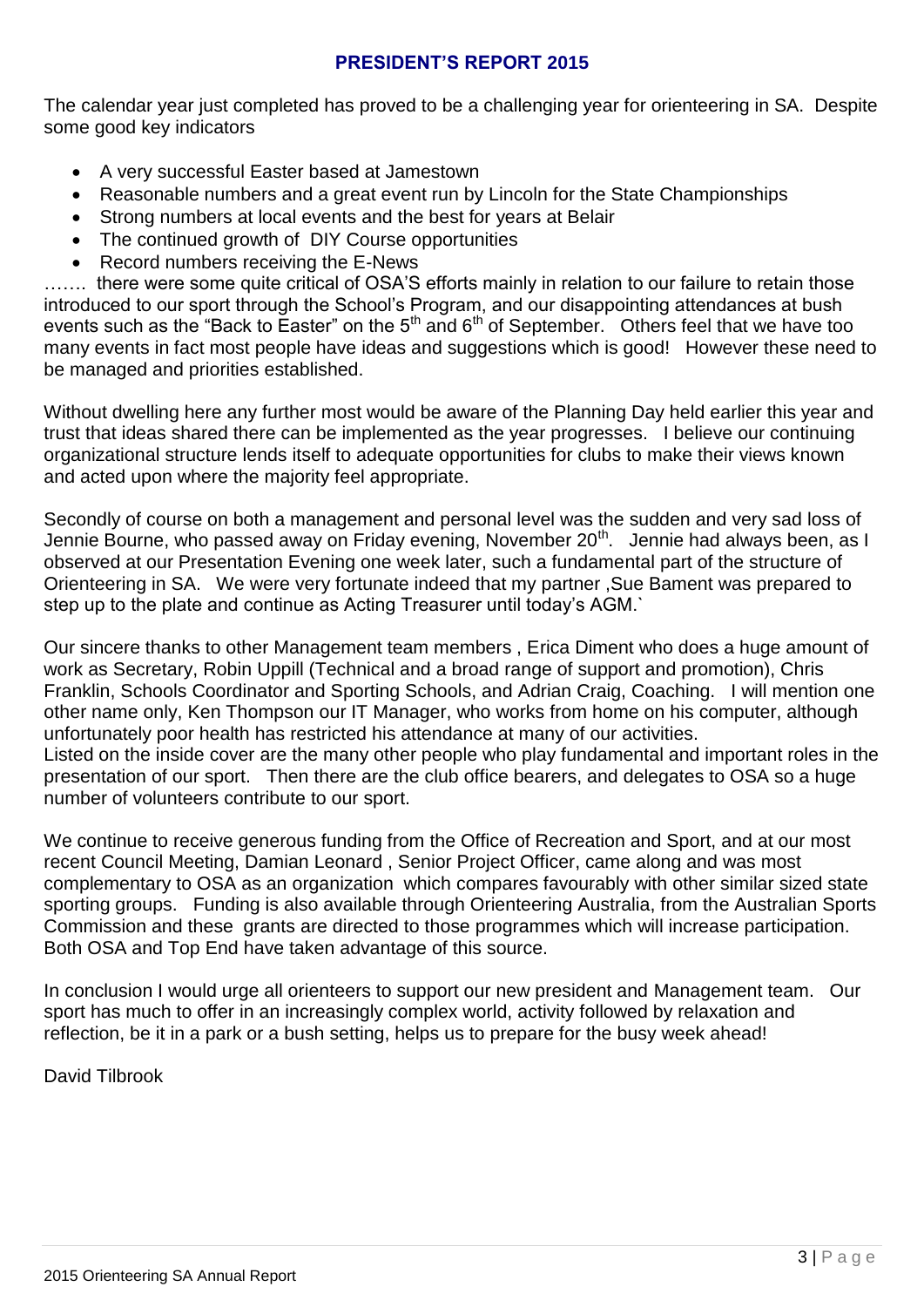# **ORIENTEERING SA INC 2015 STATEMENTOF INCOME AND EXPENDITURE PERIOD 1 JANUARY - 31 DECEMBER 2015**

#### **INCOME**

| Subscriptions (Including Australian Orienteer)                     | 15 | 11320 |       |
|--------------------------------------------------------------------|----|-------|-------|
|                                                                    | 16 | 455   | 11775 |
| <b>Event Levies</b>                                                |    |       | 6679  |
| <b>Twilight Series</b>                                             |    |       | 5520  |
| <b>Interest Received</b>                                           |    |       | 4432  |
| Advertising                                                        |    |       | 510   |
| ASC Controllers Workshop/Permanent Courses                         |    |       | 5950  |
| ASC Sporting Schools Capacity Including Mapping                    |    |       | 7250  |
| Office for Recreation and Sport Funding                            |    |       | 22500 |
| <b>Sundry Events</b>                                               |    |       |       |
| - Schools/Corporate                                                |    |       | 5342  |
| - Sporting Schools                                                 |    |       | 5864  |
| - Training, Midweek and Promo Events                               |    |       | 3608  |
| SA Representative Team Schools                                     |    |       |       |
| - Camps contributions                                              |    |       | 6866  |
| - State School Trip contributions                                  |    |       | 11407 |
| <b>Sundry Sales</b>                                                |    |       | 1931  |
| Southern Arrows                                                    |    |       | 2980  |
| Easter 2015                                                        |    |       | 72289 |
| Insurance (Club's share) Juniors Fundraising, Shirts contributions |    |       | 7626  |
| Sundries                                                           |    |       | 6990  |
| Schools map contributions                                          |    |       | 1106  |
| <b>ATO Refund</b>                                                  |    |       | 1518  |
| GST (Collected)                                                    |    |       | 16661 |
|                                                                    |    |       |       |

208804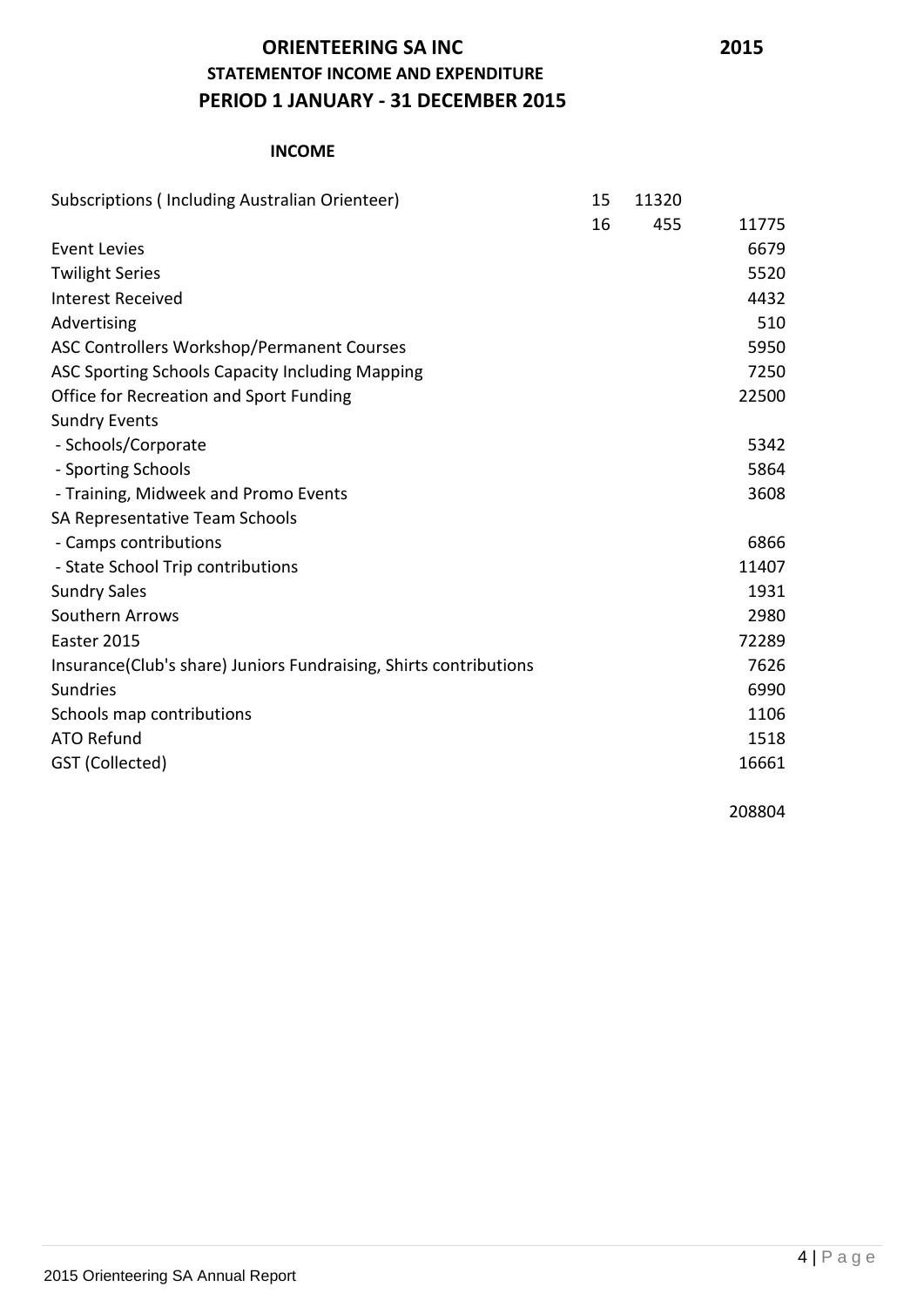#### **EXPENDITURE**

| <b>OA Event Levies</b>                                 | 2520   |
|--------------------------------------------------------|--------|
| <b>State Registration Fee</b>                          | 7493   |
| OA Personal Accident Insurance                         | 1154   |
| <b>Eventor Licence Fee</b>                             | 1285   |
| SA Orienteer including postage                         | 1662   |
| Australian Orienteer including Postage                 | 3839   |
| Programmes                                             | 3097   |
| Office rent and reception                              | 992    |
| Postage, stationery and photcopying                    | 1443   |
| <b>AGM and Awards Night</b>                            | 594    |
| Controller's expenses                                  | 528    |
| Equipment                                              | 531    |
| <b>Equipment Insurance</b>                             | 681    |
| Consumables: Si Cards, Plastic Bags                    | 801    |
| <b>Education and Training Courses</b>                  | 1868   |
| Management Improvement                                 | 240    |
| Workshops                                              | 3518   |
| Talented Athlete Development - Juniors and Elite       | 3221   |
| Southern Darts/Junior/Southern Arrows camps            | 7973   |
| <b>Talent ID Programmes</b>                            | 302    |
| Coaching Managers and Drivers Juniors and Schools Team | 2000   |
| Participation programmes                               |        |
| - Schools mapping                                      | 3619   |
| - In schools coaching                                  | 1653   |
| Schools warmup events                                  | 339    |
| Schools champs and relays                              | 592    |
| <b>Twilight series</b>                                 | 2936   |
| <b>Novice Promotional Activities</b>                   | 489    |
| Midweek and training events                            | 2065   |
| <b>Training expenses</b>                               | 130    |
| <b>Flinders Uni Training Course</b>                    | 2176   |
| Special projects                                       | 3502   |
| <b>Sporting Schools</b>                                | 6848   |
| Schools team trip                                      | 11148  |
| Southern Arrows                                        | 671    |
| <b>ACC Programme</b>                                   | 2750   |
| <b>New Mappers</b>                                     | 1067   |
| Easter 2015                                            | 58107  |
| Sundries                                               | 11565  |
| ATO Payments (GST)                                     | 8963   |
| GST (to be claimed)                                    | 10796  |
|                                                        |        |
|                                                        | 175158 |
|                                                        |        |
| DEFICIT/SURPLUS                                        | 33646  |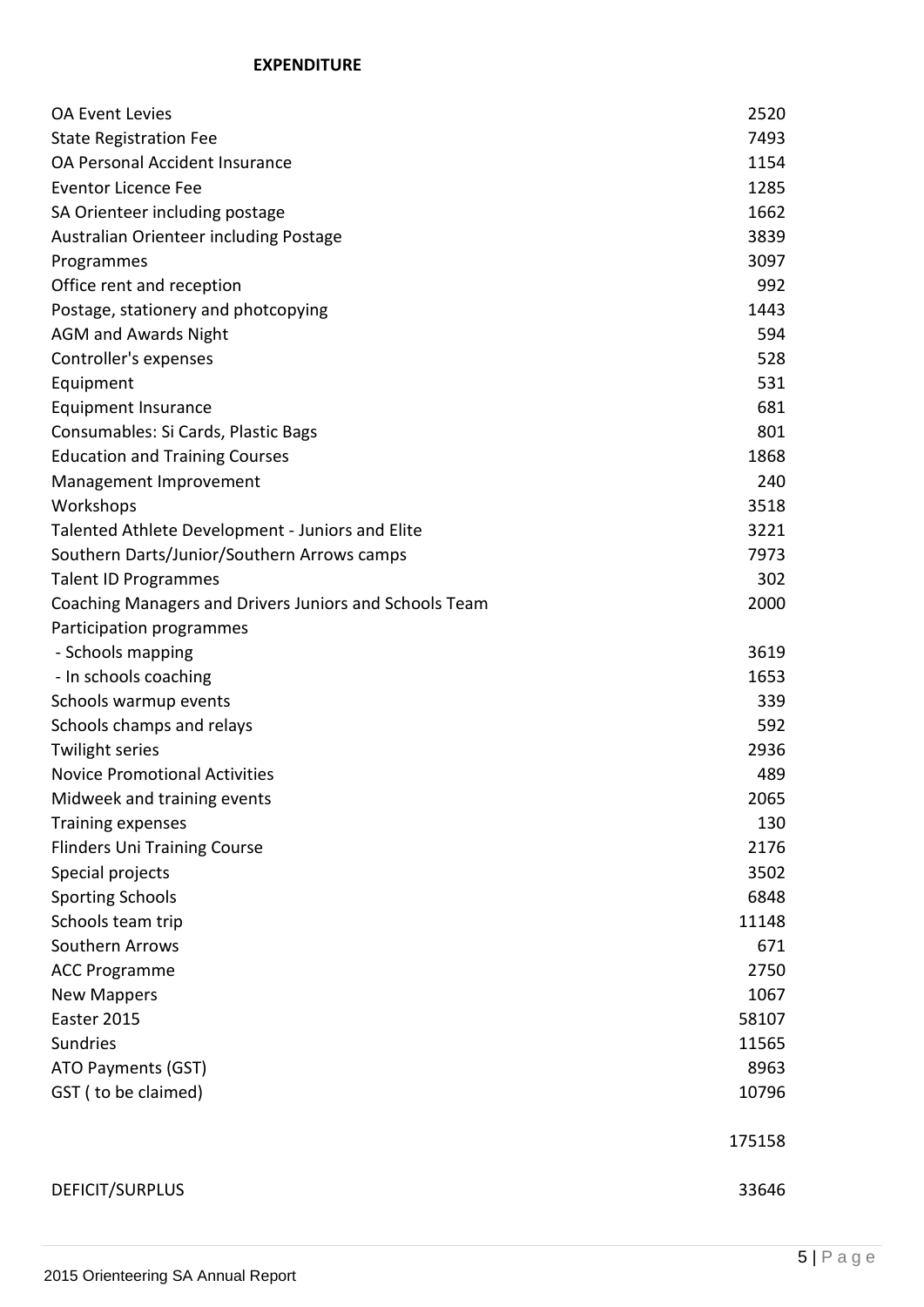# **ORIENTEERING SA INC BALANCE SHEET AS AT 31ST DECEMBER 2015**

#### **MEMBERS FUNDS**

| Balance Forward 31/12/14                         | 135208  |
|--------------------------------------------------|---------|
| SRSP brought forward 31/12/14                    | 10801   |
| Surplus 2015                                     | 33646   |
|                                                  |         |
|                                                  | 179655  |
|                                                  |         |
| <b>Represented by</b>                            |         |
| Cash at Bank                                     | 6297    |
| Less unpresented cheques                         | $-1569$ |
| <b>INVESTMENT ACCOUNT: Business Access Saver</b> | 28617   |
| <b>INVESTMENT ACCOUNT: Incentives Saver</b>      | 146255  |
| <b>Special Event Account</b>                     | 55      |
|                                                  | 179655  |
| NOTES TO AND FORMING RART OF THE ACCOUNTS        |         |

NOTES TO AND FORMING PART OF THE ACCOUNTS for the period ended 31 December 2015

Statement of Accounting Policies

These financial statements are a special purpose financial report prepared in order to satisfy the requirements of the Constitution to prepare financial records. The Committee has determined that the Association is not a reporting entity as defined in the Statement of Accounting Concepts and therefore there is no requirement to apply accounting standards in preparation and presentation of these statements.

The statements are prepared on a cash basis from the records of the Association. These accounts are based on historical cost.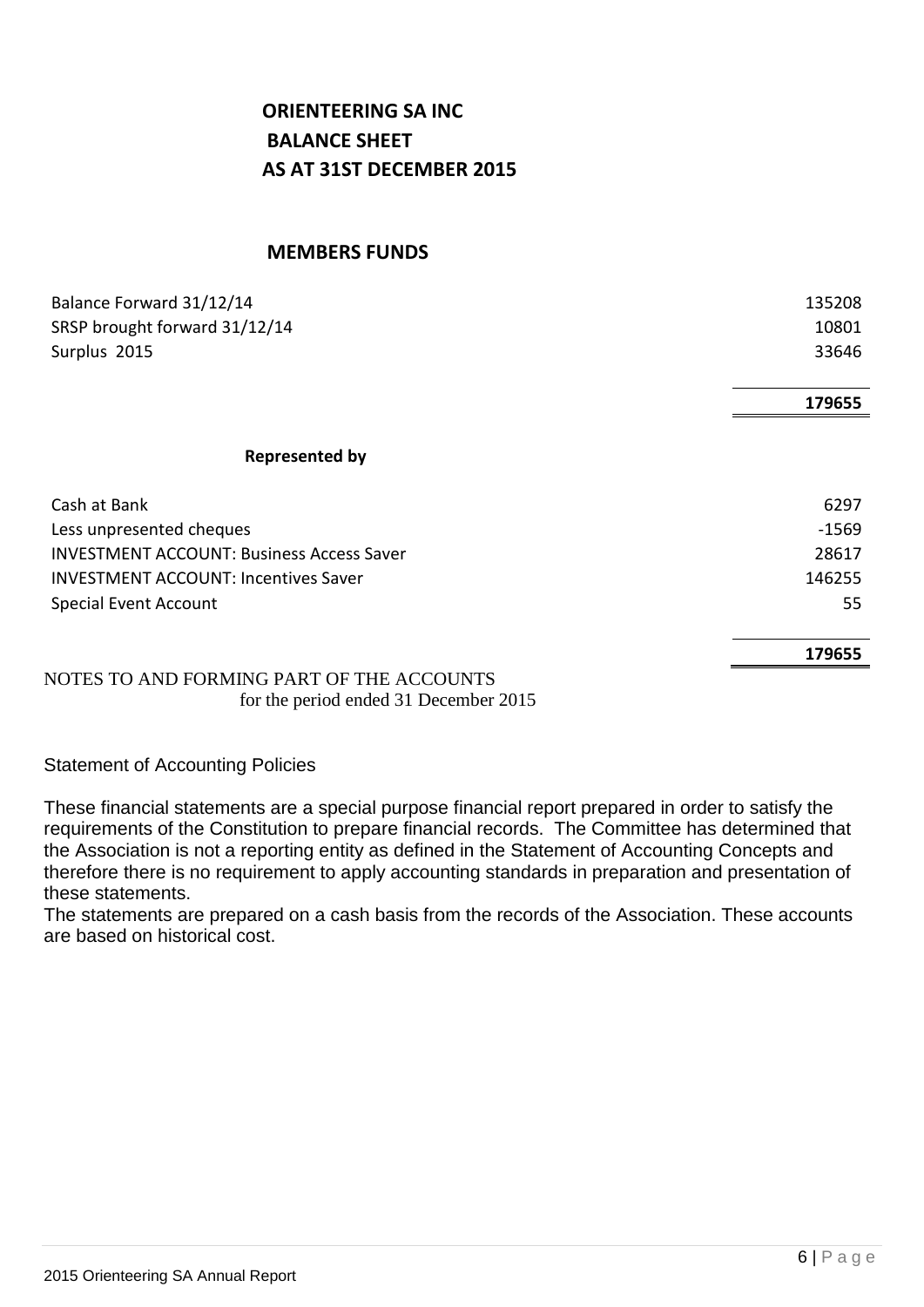Office for Recreation and Sport – MAJOR SPONSOR

Office for Recreation and Sport Funding is received subject to conditions that it be spent for specific purposes. Transactions on this Grant are shown below for six months to December 2015.

# **ORIENTEERING SA INC OFFICE FOR RECREATION AND SPORT FUNDING Transactions for the period 1 July to 31 December 2015**

| <b>Grants received SRSP</b>                 |      | 22500 |
|---------------------------------------------|------|-------|
| <b>TALENTED ATHLETE DEVELOPMENT</b>         |      |       |
| Talent ID Program                           | 250  |       |
| Southern Darts/Junior/Southern Arrows Camps | 5554 |       |
| I/S & O/S Training and Competition          | 1368 |       |
| <b>Aust Schools Carnival Team</b>           | 1600 | 8772  |
| <b>EDUCATION AND TRAINING</b>               |      |       |
| Mapping workshops                           | 685  | 685   |
| <b>MANAGEMENT IMPROVEMENT</b>               |      |       |
| Conference                                  | 1000 | 1000  |
| <b>PARTICIPATION PROGRAM ASSISTANCE</b>     |      |       |
| Schools:                                    |      |       |
| In school Programmes                        | 1362 |       |
| Championships: individual, relays           | 474  |       |
| Events: warmup program                      | 181  |       |
| Area mapping                                | 1765 | 3782  |
| Novice and development activities           |      |       |
| Basic skills training                       | 1247 |       |
| Novice program                              | 93   |       |
| <b>Twilight series</b>                      | 1913 |       |
| <b>Promotional activities</b>               | 1085 | 4338  |
|                                             |      | 18577 |
|                                             |      |       |

#### **BALANCE 3923**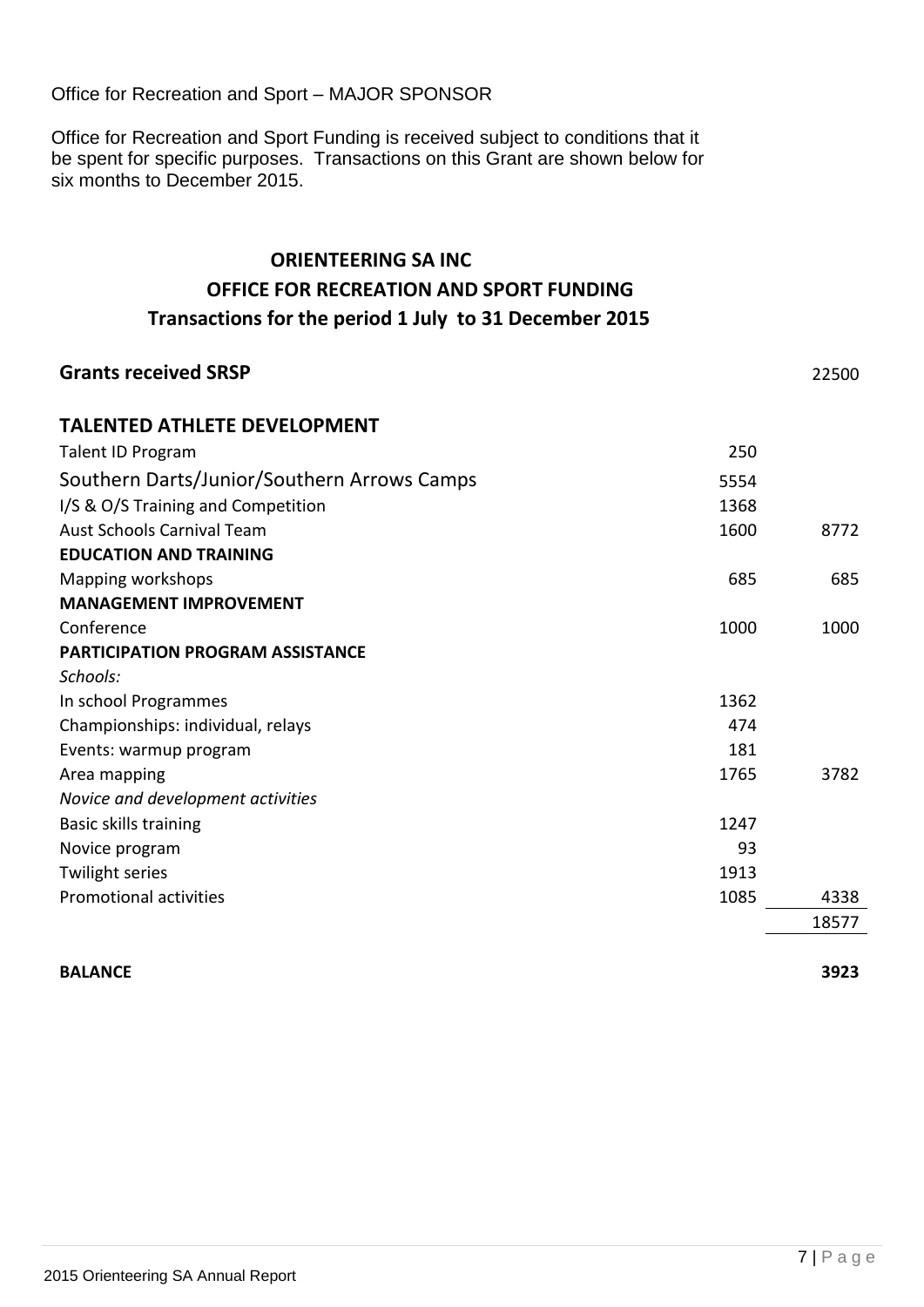#### BUDGETED RESERVES

**2015**

In addition to the ORS Grant, Orienteering SA Inc. budgets to maintain cash reserves for specific future spending (totaling \$74676 as at 31 December 2015). These allocations are not held in any specific account and include the current OA/ASC Grants.

#### **ORIENTEERING SA INC**

#### **BUDGETED RESERVES AS AT 31 DECEMBER**

| <b>MAJOR PROJECTS</b>                    | 35882 |       |       |
|------------------------------------------|-------|-------|-------|
| <b>EASTER 2015</b>                       | 15703 | 51585 |       |
| <b>SA REPRESENTATIVE TEAMS</b>           |       |       |       |
| Southern Arrows                          |       | 7659  |       |
| <b>Schools</b>                           |       | 3020  |       |
| <b>SAJOS</b>                             |       | 2432  |       |
| <b>SUE MILLARD MEMORIAL FUND</b>         |       | 799   |       |
| <b>TOTAL OTHER BUDGET RESERVES</b>       |       |       | 65495 |
| <b>GRANTS</b>                            |       |       |       |
| ORS FUNDING 2015/16                      |       | 3923  |       |
| OA/ASC PARTICIPATION FAMILY INVOLVEMENT  |       | 2446  |       |
| <b>OA/ASC COACHING - GRADED COACHING</b> |       | 552   |       |
| OA/ASC SPORTING SCHOOLS CAPCITY/MAPPING  |       | 6183  |       |
| <b>TOTAL GRANTS BALANCE</b>              |       |       | 9181  |
| <b>TOTAL BUDGETED RESERVES</b>           |       |       | 74676 |

#### **Orienteering SA Assets**

A list of assets is available on request.

This contains a list of equipment held by various members of Orienteering SA on behalf of the organisation**.**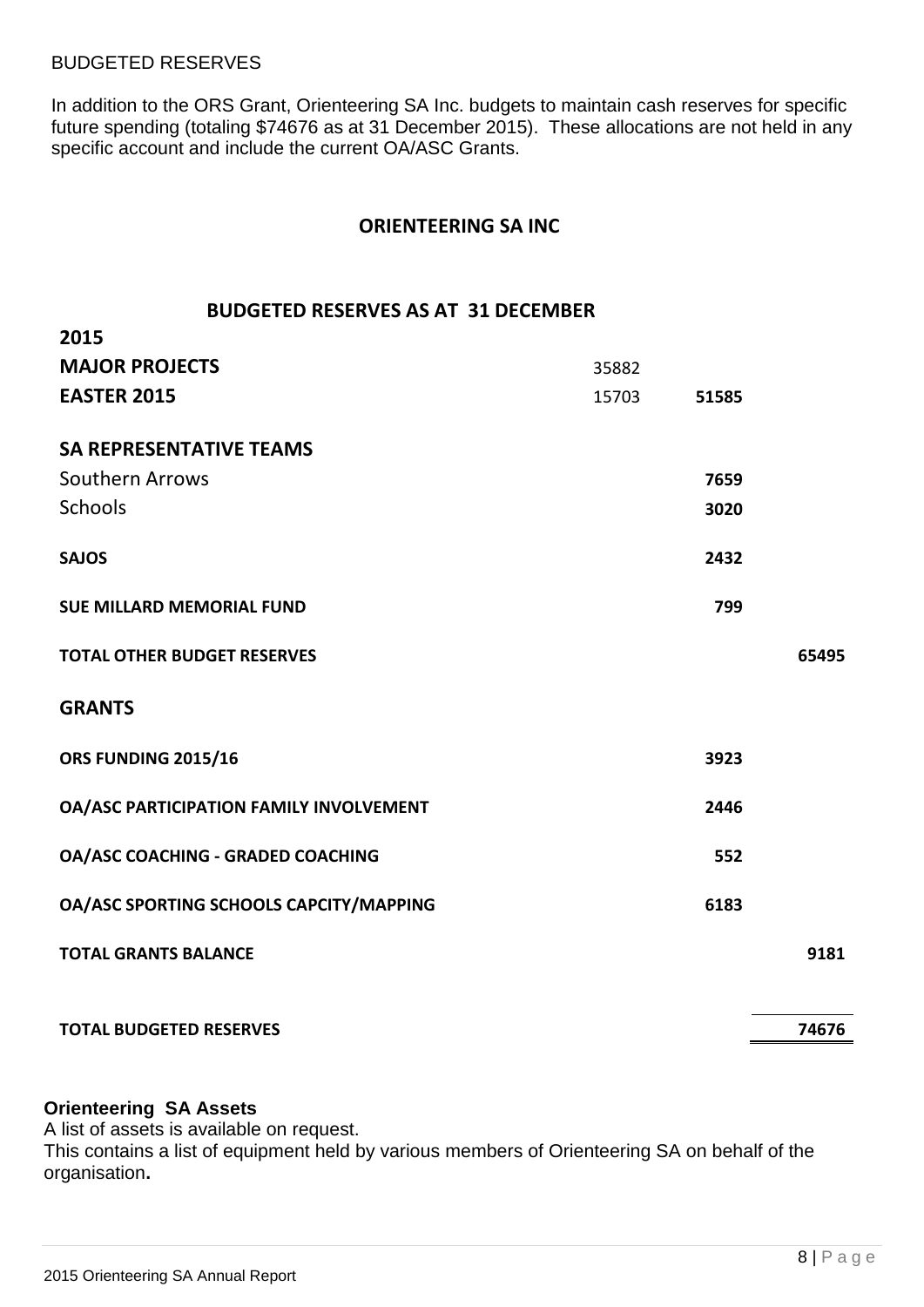#### **TECHNICAL REPORT 2015**

The technical responsibilities include the following areas:

- 1. Application of rules and standards to orienteering events
- 2. Oversight of mapping standards (Adrian Uppill manages this area to assist the Technical Officer)
- 3. Maintenance of technical documents (posted on the OSA web site)
- 4. Manage appointment of controllers for required events and liaise with the OA Manager of Accreditation with respect to controller accreditation
- 5. Run training courses (course planning, controlling, mapping etc)
- 6. Monitor event safety standards
- 7. Represent OSA on the OA Technical Committee

The initial focus in 2015 was the Australian Three Days. The event was very successful and no official complaints or protests were received during the events due the meticulous work of the course planners and controllers, as well as all others in the organising team. Many positive comments were received from competitors. New technology based around radio controls was used (O-Lynx) with the help of Chris Naunton from Victoria. The event control was conducted by:

| <b>Event</b>                 | <b>Location</b>      | <b>Controller</b>   |
|------------------------------|----------------------|---------------------|
| Elite Prologue (WRE          | Jamestown            | <b>Robin Uppill</b> |
| Event)                       |                      |                     |
| Day 1 (WRE Event)            | Bri-Glen - Merridee  | Jenny Casanova      |
| Day 2                        | Bri- Glen - Tundarri | <b>Bob Smith</b>    |
| Day 3                        | Mulga Valley         | <b>Peter Cutten</b> |
| <b>Overall L3 Controller</b> |                      | <b>Robin Uppill</b> |

In 2015, the following undertook the additional controlling responsibilities.

| <b>Event</b>                   | <b>Location</b>     | <b>Controller</b>     |
|--------------------------------|---------------------|-----------------------|
| SA Badge 1                     | Pewsey Vale         | <b>Steve Cooper</b>   |
| SA Badge 2                     | Merridee            | <b>Andrew Kennedy</b> |
| <b>SA Sch Champs</b>           | <b>Wadmore Park</b> | David Tilbrook        |
| <b>SA Sprint Championships</b> | Woodhouse           | Jenny Casanova        |
| <b>SA Middle Distance</b>      | Tundarri            | <b>Peter Mayer</b>    |
| <b>SA Long Champs</b>          | <b>Mount Dutton</b> | <b>Gil Hollamby</b>   |

Note Andrew Kennedy filled in when Paul Hoopmann withdraw. Andrew has subsequently achieved Level 1 accreditation and this year is controlling a second Badge event and will then meet requirements for Level 2.

A L2 Controlling Workshop was held on Sunday 22nd November. Topics covered were:

- 1. The role of the controller
- 2. Orienteering rules and fairness in orienteering
- 3. Event organisation (including pre-entry, event layouts, SPORTident)
- 4. Essentials of courses planning and course formats, class course structures
- 5. Map production
- 6. Risk management, anticipating issues, jury decisions when something doesn't go to plan

Presentations were made by Robin Uppill, Adrian Uppill and Ken Thompson.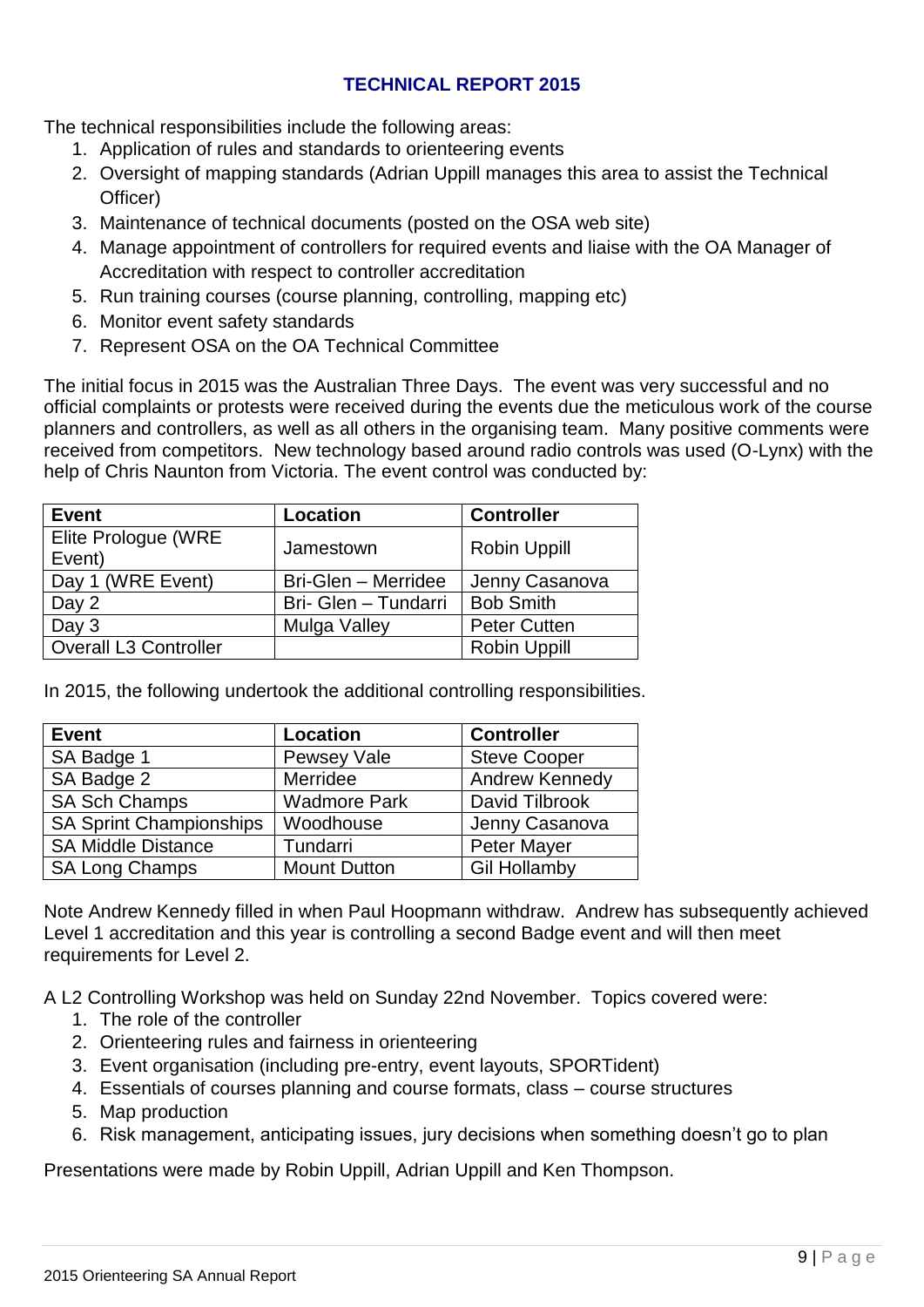A mapping workshop was held on Sunday 14th June by Adrian Uppill to introduce mapping of urban areas initially. OSA purchased 5 copies of OCAD 11 starter version which enables small maps to be drawn. These were distributed to participants but only to those who had committed to a mapping project e.g. a school map. This workshop was aimed to add the pool of people available to prepare school maps. Additional one on one training is planned in 2016. Schools mapping is now supported by access to high quality digital photos from Aerometrex.

Adrian Uppill also worked with Snap Printing to test digital printing of orienteering maps to achieve the standard necessary for IOF World Ranking Events. IOF acknowledged that the print samples provided met the required standard, possibly the first instance of them accepting that digital printed maps in Australia meet the standard.

An Orienteering Training course of 4 sessions was run in June/July using grant funding from OA/ASC. Content ranged from introducing the orienteering map and basic orienteering skills, through to detailed contour interpretation and route choice, and skills needed for all standards of navigation. The course was supported by many map examples and online videos. Sufficient funding remains to re-run the course in 2016.

A number of new and updated permanent courses were completed in 2015. New courses were at Fox Creek (Foot and MTBO), on the River Torrens in the Hackney area, Para Wirra NP, and Melrose (Foot and MTBO).

OSA applied for and was successful in obtaining a grant from OA (ASC Participation funding) to purchase an SI Training Kit to use for schools and coaching activities. Cost ~ \$5500. Some new and updates to event related guidelines occurred:

- 1. OSA Safety Guidelines
- 2. OSA Course Specifications
- 3. Event Information Template New
- 4. Other documents updates planned were not achieved (including Course Planning, Event Management), however all documents from the Course Planning workshop from 2014 are available on the website as are the documents from the L2 Controller Workshop referred to above.

As Technical Officer I coordinated the planning of the 2015-16 Twilight Series, arranging the course planners and other rostered helpers. This year the series started mid-November and comprised 8 events, followed by the Snap Sprint Series run by the Southern Arrows in February 2016. OSA event program in 2016 includes 2 national events for which planning commenced in 2015. These are National League events – Round 3 of the 2016 NOL program

- 1. SA Middle Distance Championships NOL Round 3 Event 1
- 2. Wildfire Sports Ultra Long and SA Long Championships NOL Round 3 Event 2

#### **Robin Uppill**

#### **NEWSLETTER REPORT 2015**

The South Australian Orienteer (SAO) has been produced approximately on a quarterly basis.

We aim to produce the SAO in the same time frame as the Australian Orienteer Magazine so that they can be delivered together to those members who receive both.

My thanks to all our contributors in the past year.

#### **Robyn Dose** Editor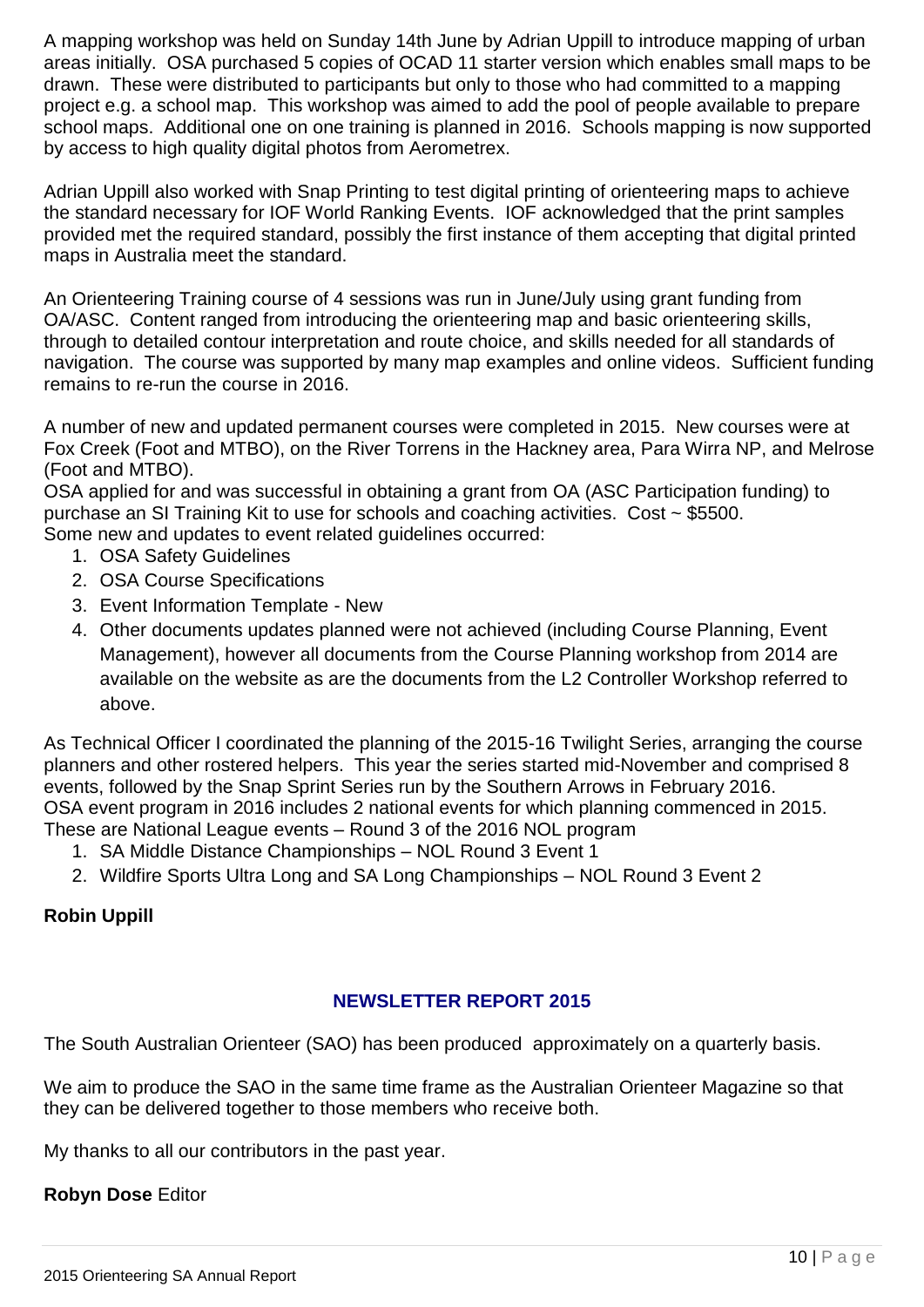#### **COACHING REPORT 2015**

#### **Overview**

In 2015 we made a number of moves forward in coaching and training in Orienteering SA. They include:

- 1. Accreditation of coaches under the new Level 0 scheme.
- 2. Caught up with the majority of coaches whose accreditation had lapsed.
- 3. Formalised the positions of the Coaching Coordinator and the Training Coordinator and presented them to OA as a template for the other states.

#### **Accreditation of Coaches**

In 2015 we accredited three Level 0 coaches; Chris Franklin, Kate Marschal and Des Norman. All are currently registered teachers and that is the simple method of teachers becoming able to conduct orienteering training in their schools. Welcome aboard to coaching Chris, Kate and Des.

We have another non-teacher in the process of becoming a Level 0 coach which as an experienced orienteer is also easy to gain accreditation.

We had one new Level 1 coach in 2015; Chris Franklin again. Well done Chris. At the end of 2015 we had a young orienteer almost finished her training requirements for Level 1.

We have a small number of previously accredited coaches whose accreditation has lapsed. They are being urged to renew their accreditation as in the case of an accident or incident while they are coaching they and the Association may not be covered by OA's professional liability insurance.

We are still looking for new coaches especially now that Sporting Schools is upon us and until schools have their own teachers accredited as coaches the coaching workload is falling on the shoulders of only a few coaches.

#### **Child Protection**

With the amended law on Child Protection coaches working with children need not only a National Police Certificate but also a certificate from the Department of Communities and Social Inclusion (DCSI). School teachers have these of course. In 2015 we commenced to have those coaches who go into schools have a DCSI check and that will continue. It does limit the number of coaches we have available to enter schools.

#### **Introduction to Orienteering Courses**

In 2015 these in the main were conducted during the school holidays of April, July and October.

Both the Very Easy and the Easy training in February were cancelled due to extreme heat which would have made the training unsafe.

In July we conducted a special Introduction to Orienteering (Very Easy and Easy courses) at the Wilfred Taylor Reserve using mainly Tj coaches to cater for the southern districts. It was well attended.

In the October school holidays we conducted a shortened version of the Introduction to Orienteering (Moderate courses) at Wadmore Park; starting early and finishing just after noon. Again heat was a problem and by the use of shade as much as possible the extended morning was successful. It did again highlight the problems of training in October and later in the year and in 2015 the dates for this training will be brought forward to September and also at the February and June Training Days.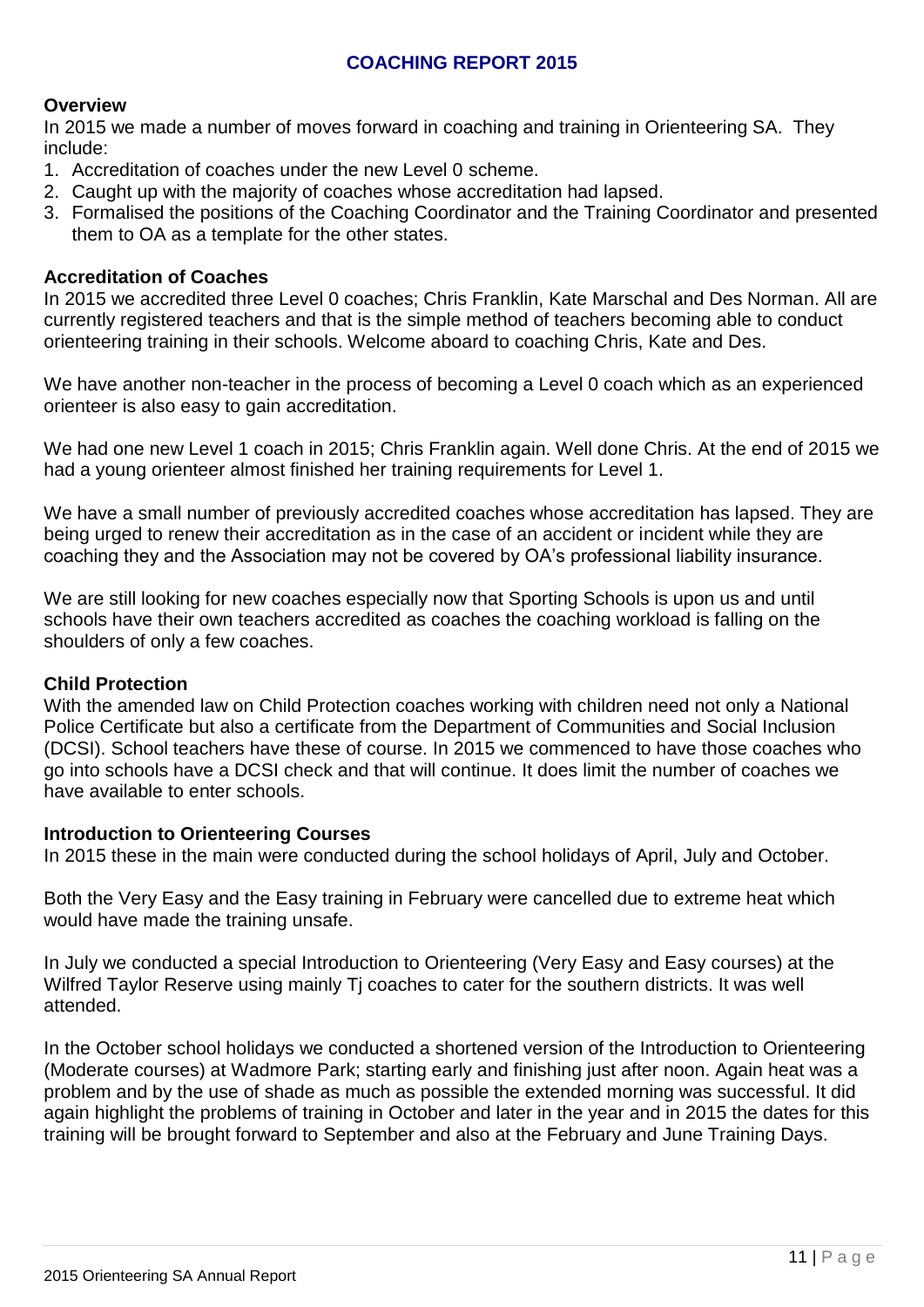Another pleasing aspect of this area in 2015 was the number of parents who participated in the training and thus gained an insight to their children' orienteering and also as a lead in to them participating in orienteering. They trained in a separate squad to the school age children. This will continue in 2016.

### **Training Days**

Three Training Days were programmed for 2015 with the training at Para Wirra in February cancelled due to the heat. The other two (The Eucalypts in June and Para Wirra in September) were not well attended but those who did enjoyed it and benefited from the training.

The Wednesday training half days continued on a near monthly basis with those attending achieving good results at state and national championships.

#### **Coaching and Training Organization**

In 2015 we had a coaching and training organization of. Coaching Coordinator. Adrian Craig. Training Coordinator. Adrian Craig. Coach Southern Arrows. John Nieuwenhoven. Coaches Junior Arrows. Bridget Anderson and Deputy Simon Uppill. Coaches SA Schools Team. Bridget Anderson and Deputy Simon Uppill. Coach Southern Darts. Adrian Craig.

For some time now (over half a decade) it has been apparent that the coaching and training functions were too much for one person and probably some of the best times since I became Coaching Coordinator in 2000 was when Susanne Casanova and I worked as a team as Joint Coaching Coordinators for a few years at the beginning of this decade. There essentially Susanne looked after the Southern Arrows, Junior Arrows and SA Schools Team whilst I looked after the Southern Darts, training and coach accreditation with a fair bit of overlap.

At Easter 2015 I was asked to produce a paper on how we organise out coaching and training in SA and this was done and presented at the OA Conference and also at the Orienteering SA Council.

Consequently from 2016 the organization within Orienteering SA will be:

- 1. Coaching Coordinator:
	- a. Coordinate the Junior and Senior Squads and Schools Team.
	- b. Provide input to the OSA Program on Coaching activities.
	- c. Attend OSA and OA Meetings as required.

In summary; the coordination of the competitive squads and teams.

- 2. Training Coordinator:
	- a. Coordinate the Sub-junior Squad including the conduct of Introduction to Orienteering Training Days at Very Easy, Easy and Moderate course levels.
	- b. Recruit, train and accredit new coaches at Levels 0 and 1 and process the re-accreditation of Levels 0 and 1 coaches.
	- c. General supervision of the re-accreditation of Levels 2 and 3 coaches.
	- d. Conduct OSA Training Days three times a year (Summer, Winter and Spring).
	- e. General supervision of the Women's Coaching Day.
	- f. Coordinate Midweek Orienteering.
	- g. Coordinate requests for coaches or trainers by external bodies other than schools.
	- h. Provide input to the OSA Program on Training activities.

In summary; the initial training up to and including moderate orienteering courses, continuation training and coach training and administration.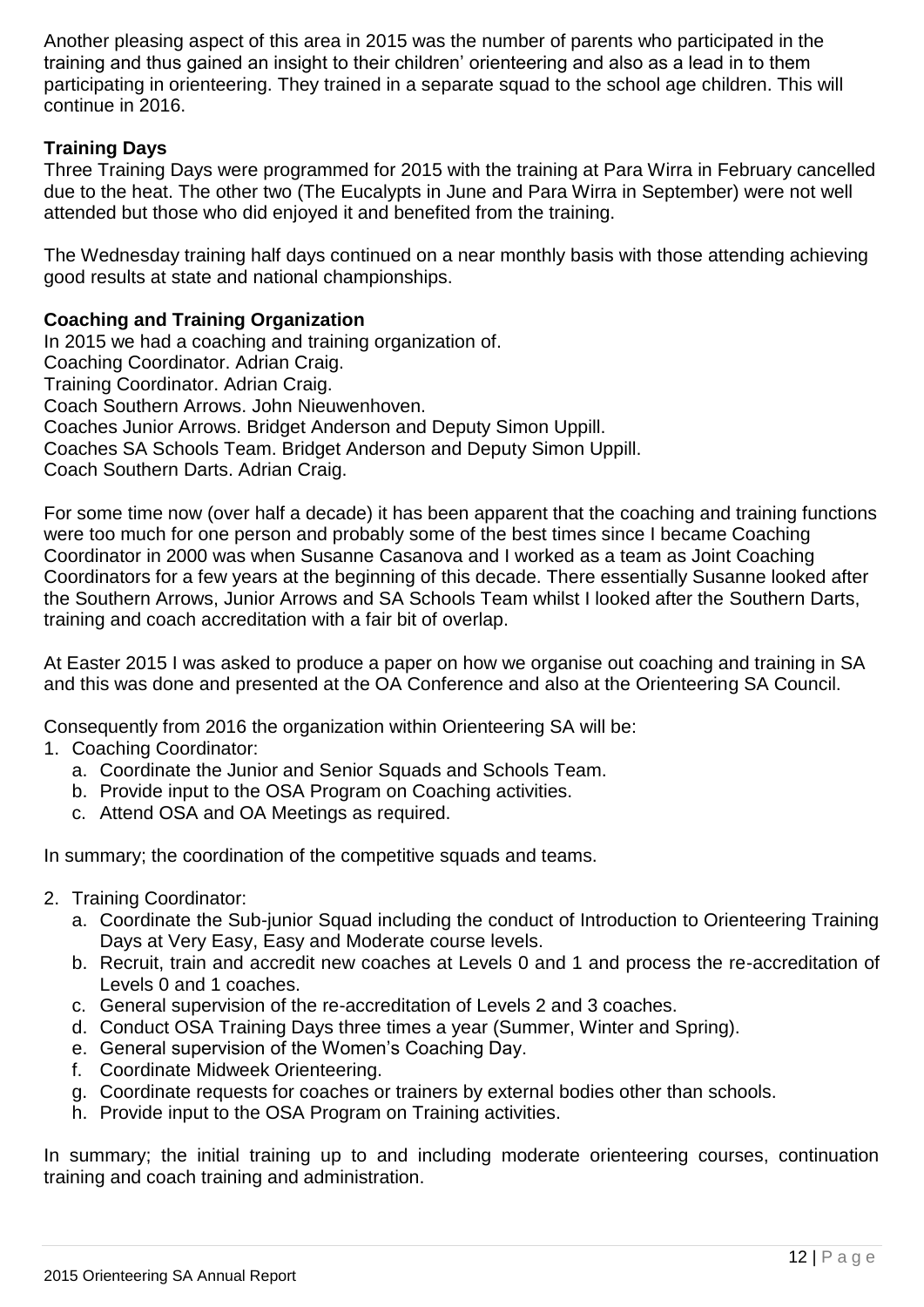I currently have too little time left in my days to continue as Coaching Coordinator with my commitments to my work, ex-service organizations and orienteering training and I will not be seeking reappointment in that role in 2016. I will hopefully be reappointed as Training Coordinator (or preferred title Training Manager) by Orienteering SA.

#### **Thank You**

I was appointed Coaching Coordinator OASA in at the 2000 AGM and have continued in that role almost continually since then.

In that time I have received the support of very many coaches and administrators and unfortunately a number have passed away.

I thank you all for your great efforts and loyalty and look forward to continuing have your support in the future.

#### **Adrian Craig. Coaching Coordinator and Training Coordinator**

#### **PUBLICITY & PROMOTION REPORT 2015**

Unfortunately this was an area without a coordinator in 2015. It was also an area that was identified by our Secretary, Erica Diment as a high priority when reflecting on our last 360 Review in 2013. This however is not to say that nothing happened! A number of individuals were active in Social Media which seems to work best over the summer months with events close to Adelaide. Others were involved in more basic areas such as distribution of information to outdoor shops and schools, banners directing attention to future events etc. Then of course there is the good work done in schools and even those parents who transport children to the championships and relays receive limited exposure!

Something however which we have previously mentioned is that all of us can assist in making newcomers feel welcome. Cast your eyes above your map during the post race reflection, and instead of worrying about the seconds lost between 7 and 8 engage somebody in conversation and share your friendship and knowledge!

#### **SCHOOLS REPORT 2015**

I happily took over the schools role from Jeffa but had no idea how it would take over my life. David Tilbrook and John Such handed over a pile of resources and maps and courses that they'd used which was much appreciated as they were both ready to move on and do other things. The schools' work took 3 formats and overall 23 schools were catered for with a total of 1,450 students experiencing our sport.

The first was, as has happened in previous years, warm up events for schools planning to enter the Schools Championships, or schools using our coaches to supplement their PE and Outdoor Education programmes. Generally these were once or twice at different sites.

The second was the new Sporting Schools programme, a national programme of the ASC and funded by the Federal Government, which replaced the Active After School Sport programme. Schools could choose from a list of 32 sports and get funding for a coach to run a series of sessions for their primary school students. In all 6 schools took the opportunity to have their students experience orienteering through this programme.

For each of these schools a map was made or updated, at least one staff member was taught how to use Purple Pen to set courses, and a series of 4 or 5 weekly lessons were run across the whole school Yrs R-7 or 3-7. Feedback from staff and students was very positive. In some cases the final session was held off site at areas where OSA has permanent courses. On an average, schools'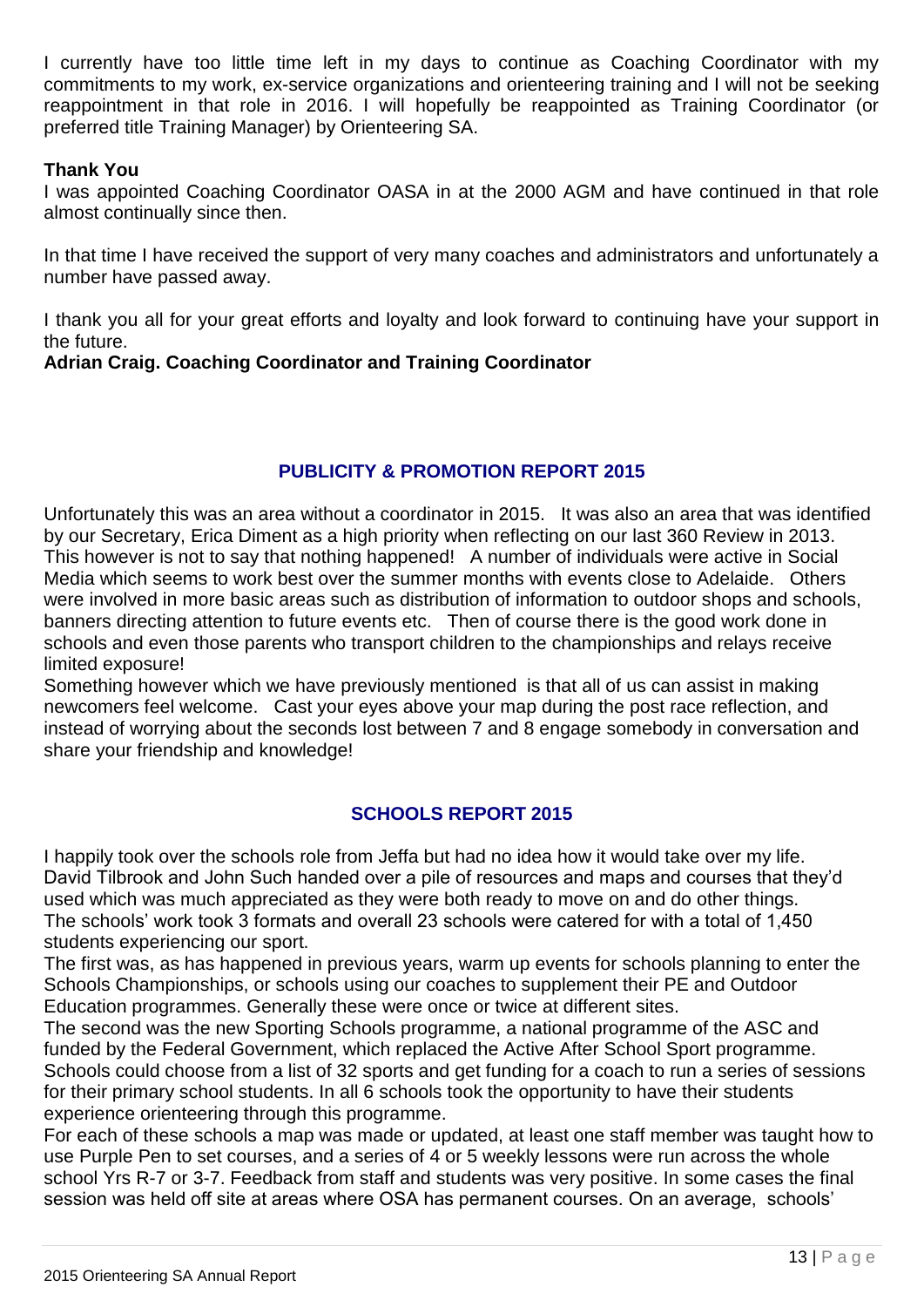grants were \$2000- \$3000 which paid for mapping, Purple Pen instruction, equipment purchased and session rates for the student contact time of the coaches.

My sincere thanks go to Paul Hoopmann for setting the courses for all my work and to Adrian Craig and Kay Haarsma for all their coaching work.

It is worth reporting that other schools also incorporated orienteering into their programmes. Ones that come to mind are Hawthorndene PS where Zita Sankauskas used her days off to set up 2 days of orienteering for the primary students. As a result of some of our regular orienteers attending Trinity College, one of the school's PE teachers arranged for us to set up some orienteering sessions for their Co-Curricular Programme, run after school. Thanks must go to Clive and Marian Arthur for supporting Adrian Craig with the course setting and coaching.

A fine example of having a regular orienteer connected to a school, being a bonus for orienteering, was Ben Cazzolato who got a team from Goodwood Primary School to enter the Schools Champs and has been instrumental in getting some families interested enough to come to regular events. Other regular orienteers who have made an effort to get students involved in orienteering through schools they have a connection with are Pat Velaitis, Steve Cooper and Kate Marschall.

The Schools Championships and Relays held at Wadmore Park and Thorndon Park were successful once again thanks to the tireless work of Jeffa & John Lyon and also the efforts of Fi Pahor, the Tintookies Club and a band of helpers from other clubs. Over both events 21 schools attended with almost 400 students. 25 of the place getters were regular/part time orienteers.

Those students who were place getters or who'd showed some promise were invited to attend a Talent Day run by Bridget Anderson.

It should be noted that Adrian and Kay also did orienteering at school camps for schools they have been involved with in previous years. Kay also spent time working with schools in the Northern Territory.

Most of the schools' mapping work this year was tied to the Sporting Schools programme and was done by Adrian Uppill, Ken Thompson and Paul Hoopmann. OSA subsidised the cost of a map up to a maximum of \$165 and the rest was covered by the grant. New mapper, David George, was encouraged to try his mapping skills at One Tree Hill Primary where his daughters had gone to school.

Once again Adrian Uppill, Paul Hoopmann and I presented 7 seminars at Flinders University with trainee PE teachers, and David Tilbrook and I presented 8 sessions at PE week for ACHPER. Thoughts for the future…

Hopefully with schools that have been mapped and staff instructed in the use of Purple Pen our services will no longer be needed for orienteering to continue. It was pleasing to see this happening at the Hallett Cove R-12 School when I did the Sporting Schools sessions there for the out of School Hours Care Programme. The Primary PE teacher was also doing orienteering lessons with his classes using PP and the updated map.

As public schools now require coaches to have DCSI clearance before working with their students it will be necessary to get more coaches covered. Adrian Craig was done in 2015, Fi Pahor now has hers and David Tilbrook's is underway. Kay and I are covered as we still have Teachers Registration. One issue that has come up again, for work requested this year, is that Catholic schools require their own clearance as well as the DCSI.

With the demands that Sporting Schools is placing on our very limited coaching cohort we may have to look at outsourcing some schools work to a group such as Beyond Limits Outdoor Education which is part of Uniting Venues SA.

Robin Uppill has purchased a simple SI Kit for OSA, for squad training activities and to be used by coaches in schools work which will be a positive step towards encouraging students to become involved with or try our sport.

At the Planning Day some aspects of the Schools Programme were discussed with suggestions for change. I hope some of these can be put into place in for the benefit of our schools work.

I thoroughly enjoyed the time spent with the students and was rewarded with some great feedback. I hope that whoever takes on this role will only have to handle the administration side of things and will have a dedicated group of coaches like Kay Haarsma and Adrian Craig to call on to do the practical work.

#### **Chris Franklin**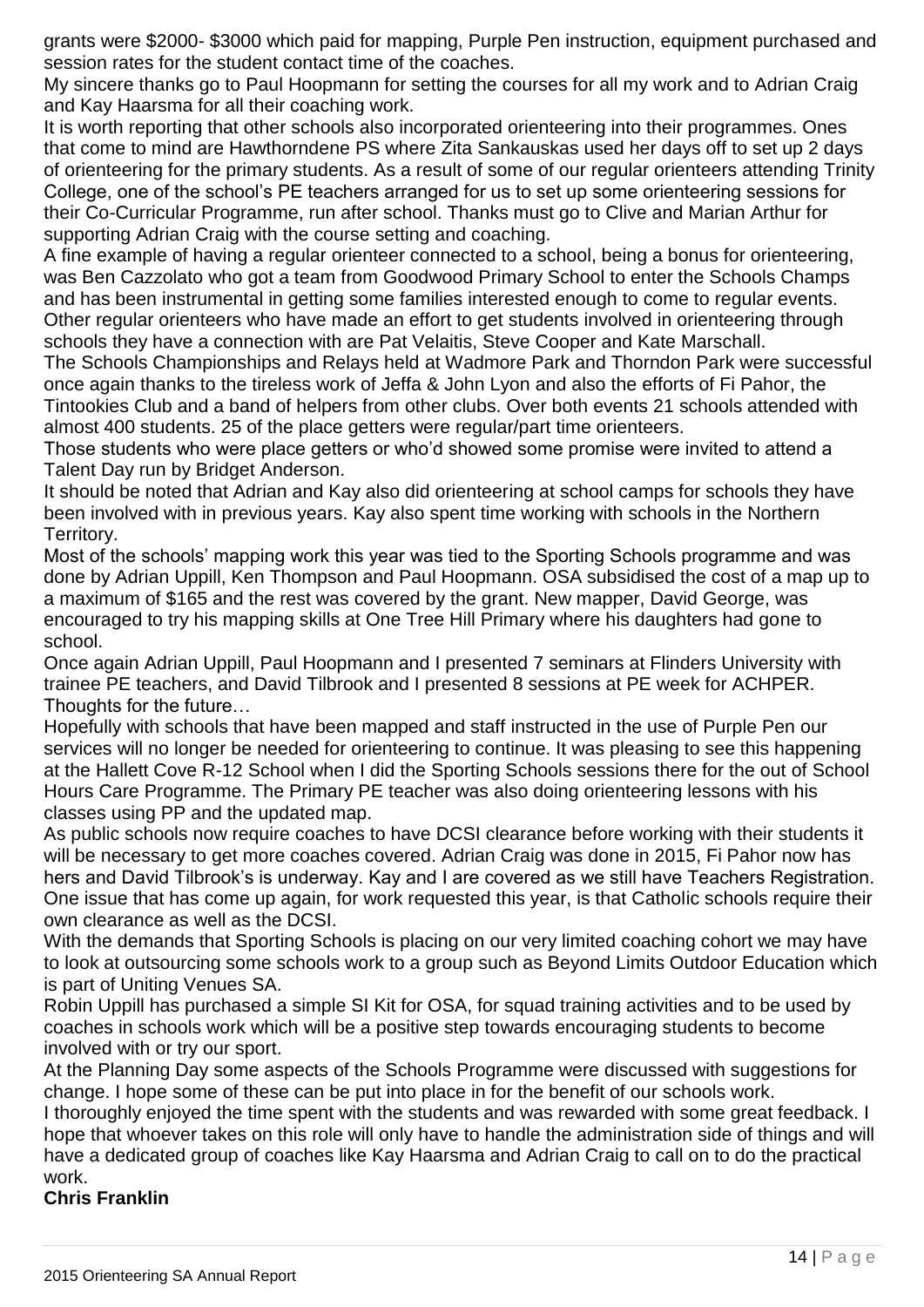#### **SOUTHERN ARROWS REPORT 2015**

# **Membership**

South Australia is represented in the National Competition for elite orienteers by the Southern Arrows. In 2014 the team was comprised of:

| <b>Team Manager:</b>                        | <b>Andrew Kennedy</b>                                                                                                                 |
|---------------------------------------------|---------------------------------------------------------------------------------------------------------------------------------------|
| Coach:                                      | John Nieuwenhoven                                                                                                                     |
| Those who ran for the Arrows this year were |                                                                                                                                       |
| Men -                                       | Simon Uppill, Ben Rattray, Kerrin Rattray, John Nieuwenhoven, Lachlan<br>Hallet, Reuben Smith, Will Kennedy and Brian Wing Young Poon |
| Women -                                     | Susanne Casanova, Jenny Casanova, Bridget Anderson, Mel Fuller,<br>Lauren Gillis and Olivia Sprod                                     |
| <b>Junior Team:</b>                         |                                                                                                                                       |
| $Men -$                                     | Will Kennedy, Nick Congedi, Angus Mills, Brodie Dobson-Keefe                                                                          |
| Women -                                     | Olivia Sprod, Mel Fuller and Charlotte Brader                                                                                         |
|                                             |                                                                                                                                       |

#### **Final Standings**

Junior Women –  $5<sup>th</sup>$ . (Olivia 4<sup>th</sup>, Mel 13<sup>th</sup> Charlotte 24<sup>th</sup>) Junior Men –  $6^{\text{th}}$  (Will 8 $^{\text{th}}$ , Nick 21 $^{\text{st}}$ , Angus M 38 $^{\text{th}}$ , Brodie 40 $^{\text{th}}$ ) Senior Women – 4<sup>th.</sup> (Bridget 8<sup>th</sup>, Jenny 17<sup>th</sup>, Lauren 20<sup>th</sup>, Olivia 24<sup>th</sup>, Suzanne 35<sup>th,</sup> Mel 62nd) Senior Men – 3<sup>rd</sup>. (Simon 2<sup>nd</sup>, Kerrin 11<sup>th</sup>, Lachlan and Reuben = 41<sup>st</sup>, Will 46<sup>th</sup>, John 54<sup>th</sup>, Brian 62<sup>nd</sup>, Ben  $92<sup>nd</sup>$ ).

Overall we had 19 people race in the Arrows uniform and contribute to the success of the team during the season. A mention does go out to Will and Olivia who were the only juniors to compete and earn points in every NOL individual race this season. In the seniors Simon competed and earned points in every event bar day 1 of Easter that he set, and Bridget ran in every event although had a DNF in the Oz middle after suffering an injury.

#### **Club Relays:**

The event this year was held at Keithcott Farm on Sunday 23 August. The courses set by John Nieuwenhoven were well received by all, and Tyson Hillyard did a great job as event organiser. All Arrows pitched in and helped on the day and most got to go out and have a non-competitive run. There were only 38 teams entered this year, a number that was down on previous events. The day was convincingly won by 1<sup>st</sup> time trophy aspirants in Yalanga, with Tintookies edging out Tiuringa for the minor placings as Wallaringa avoided the wooden spoon thanks to the mispunching from 5 of their teams by OHOC!

# **Competition**

I enjoyed my role as Southern Arrows Manager this year especially with an excellent committee and support group both from within the Arrows ranks and also from the OSA committee as well as the general support of the orienteering community.

# **Andrew Kennedy**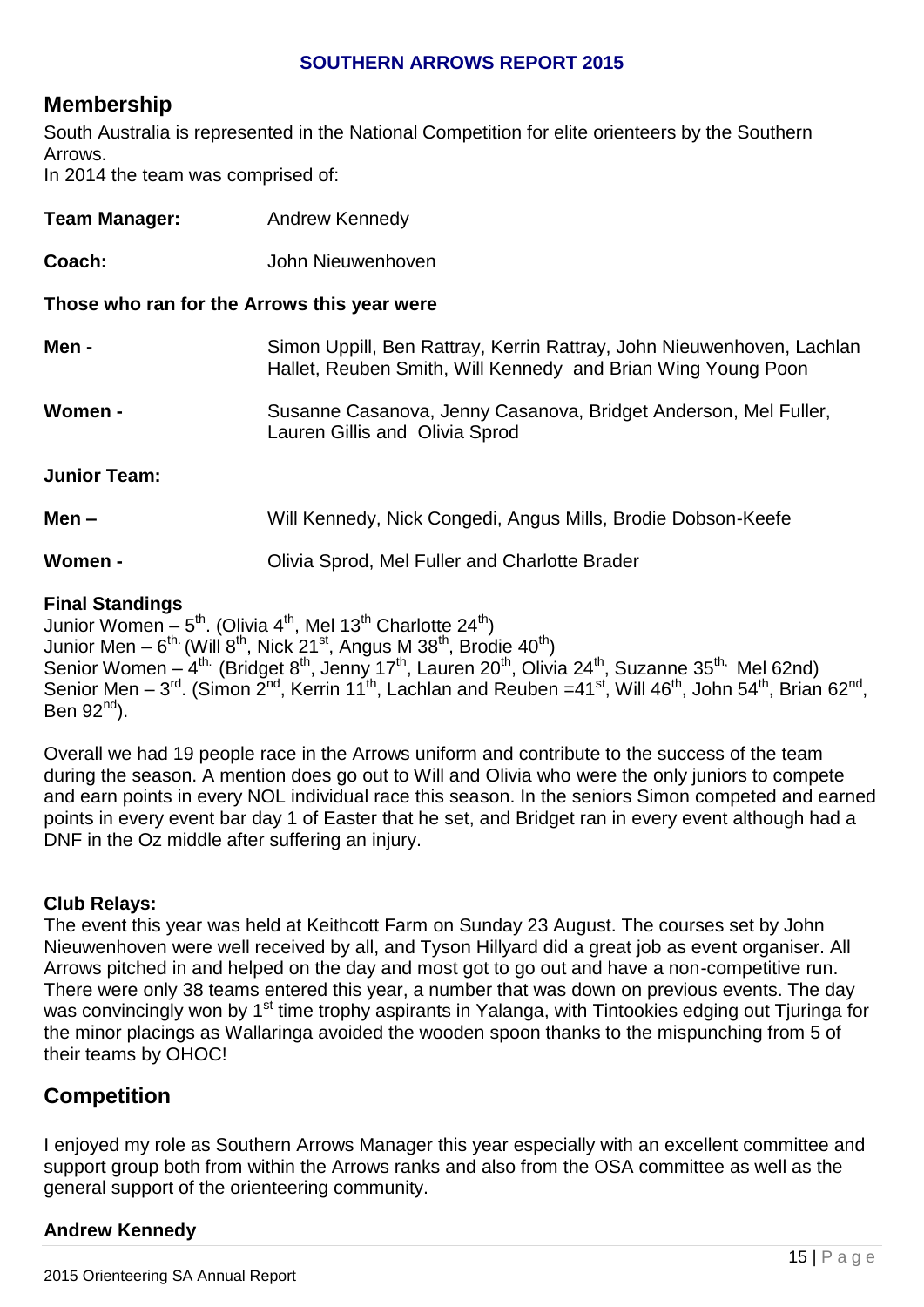#### **MOUNTAIN BIKE ORIENTEERING 2015**

The 2015 MTBO Programme was limited to 5 events as enthusiasts attempted to recharge following the huge work load involved in running the highly successful Australian Championships in Alice Springs in June of the previous year.

The first 3 of these events offered were of the score/ time limit variety, while the other 2 were conventional, but limited to an

offering of two courses on each day. Of the events the "Long Distance MTBO Challenge" was perhaps the most successful with 48 riders in perfect weather exploring areas in and around Kapunda, with the Wheatsheaf Hotel in Allendale North providing an excellent start/ finish area as well as the perfect place to socialize at the conclusion. Organiser Bruce Greenhalg thanked all who assisted with the event but concluded that "Special mention to SARA who provided some very effective publicity".

Whilst the S.A. scene was rather bleak it must be noted that in neighbouring Victoria the Australian Championships Carnival based at Anglesea attracted record numbers!

We look forward to a resurgence of interest in S.A. with Kay Haarsma, probably Australia's foremost coach and administrator taking over the role as Coordinator in this current year.

**David Tilbrook**

# **INFORMATION TECHNOLOGY REPORT 2015**

1. **Membership Statistics**: Memberships registered on Eventor at the end of 2015 were as follows.

#### **2015 (All types)**

| - -    | Junior | Senior                 | Veterans | $\tau$ otal     |
|--------|--------|------------------------|----------|-----------------|
| Male   | 75     | ററ<br>∠∪               | 154      | 249             |
| Female | 67     | $\sqrt{2}$<br><u>_</u> | 126      | 4U.             |
| Total  | 142    | ົດຕ<br>ےں              | 280      | 45 <sup>o</sup> |

Definitions for member age categories are as follows:

Junior  $=$  up to 20 years

Senior =  $21-34$  years

Veterans = 35 years and over

This represents an increase of 1.34% from 2014 (450). Considering that from 2013 to 2014 there was a drop of 11.24% this is very encouraging.

Club Summary

| -<br>Club | 2015 | 2014 | Change in<br>numbers |
|-----------|------|------|----------------------|
| OH        | 51   | 49   | $+2.0$               |
| <b>TT</b> | 85   | 70   | $+15.0$              |
| TJ        | 37   | 47   | $-10.0$              |
| <b>WA</b> | 30   | 36   | $-6.0$               |
| YA        | 38   | 29   | $+9.0$               |
| <b>TE</b> | 112  | 141  | $-29.0$              |
| <b>SB</b> | 46   | 35   | $+11.0$              |
| $\Box$    | 55   | 41   | $+14.0$              |
| Total=    | 454  | 448  | 6.0                  |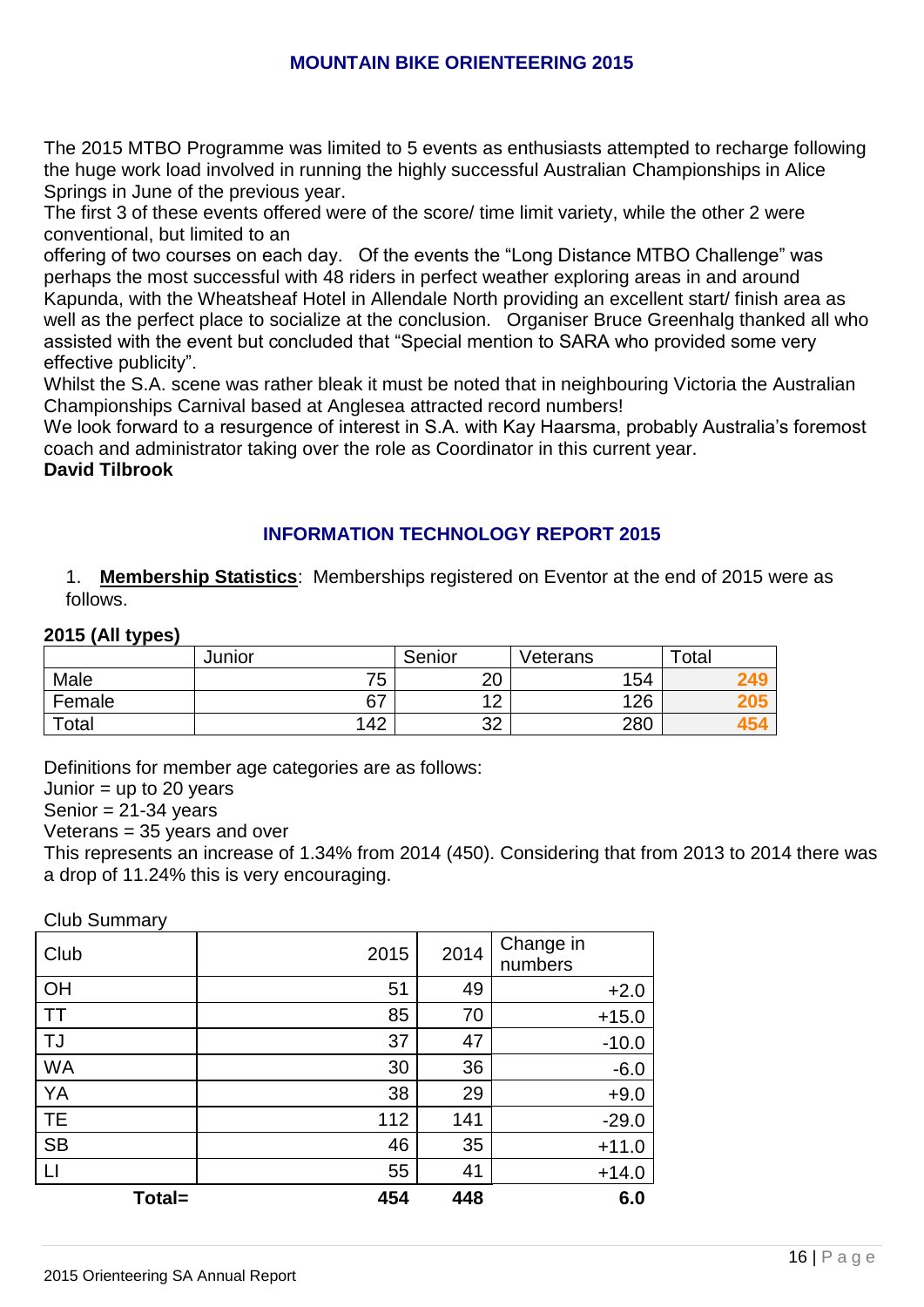Notes:

- The **Sport Voucher system**, offers free membership for primary age students has helped to boost membership. 34 Vouchers were processed in 2015. This grant system is provided by the Office for Recreation & Sport.
- A paper form is now available on our web site (Clubs & Membership) for use with new members who are not confident about using Eventor.
- Improvements in the membership aspects of Eventor will make it much easier for families and individuals to renew for 2016.

2. **Casual Registrations**: There were have 112 casual registrations in 2015 which represents a 50.9% drop from 2015 (228) and continues the pattern of the 68.2% drop from 2013 (718) to 2014 (228)

|        | Junior | Senior | Veterans | $\tau$ otal |
|--------|--------|--------|----------|-------------|
| Male   | ົດຕ    |        | 28       |             |
| Female | 26     |        | ົ        | 59          |
| Total  | 48     |        | 55       |             |

# **Total Casuals 2015 (All types)**

Notes:

- I am not convinced that we are handling casuals in the best possible way. If it were not for the efforts of our country clubs (particularly SB) we would have very few indeed. Clearly most non-members that participate in our events are not formally registered. This means that we have no record of their contact details other than what they provide on the day. It is not clear whether a non registered participant would be covered by the OA Public Risk Insurance.
- In compiling results the approach of designating any non member as a casual has been adopted unofficially.
- For 2016 we have re-introduced a simplified paper form for non member casuals and will endeavour to enforce its use in 2016 so that we capture all of these people. The club or group responsible for each event could be responsible for entering them on Eventor. I will process those who fill in the online form and email it to me.
- **3.** Mail Chimp Database for ENEWS: The ENEWS database has reached a new record level of 1083 subscribers in 2015 an increase of 8.3% from 2014.

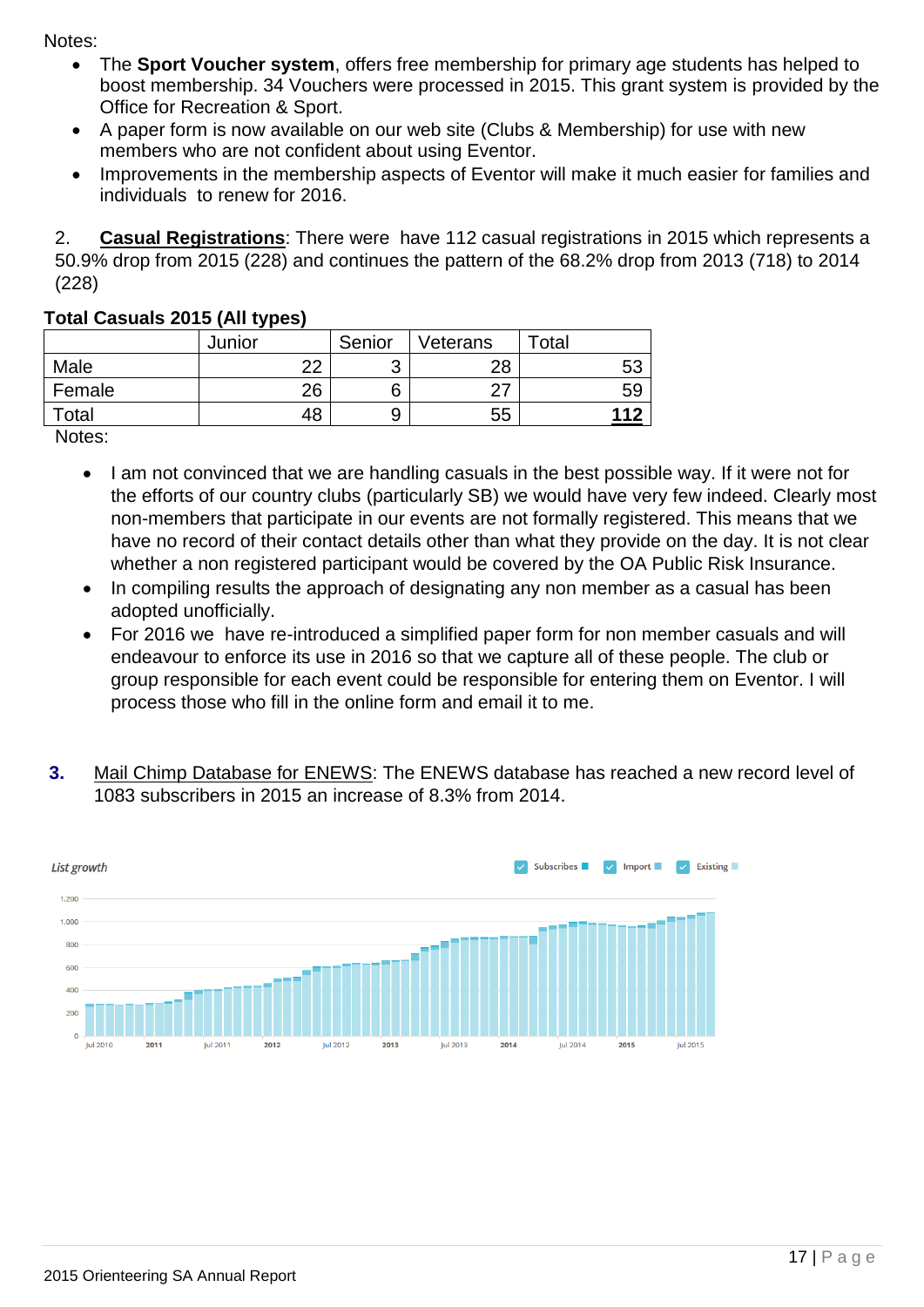4. **Permanent Course Downloads:** . The use of these courses has increased markedly each year. (Thanks for Adrian Uppill for producing this graph.)

2011: 174 from Feb, 2012: 199, 2013 416, 2014: 438, 2015: 501 to Nov

Benefits include:

- All who give their email address are added to the ENEWS database. This is the follow up that I do. I also add any schools that give an email to the schools mailing list. Given that well over 1 000 now receive ENEWS hopefully some of this must translate into participation and eventually membership.
- More schools are using permanent courses without extra support which will tend to reduce the pressure on us providing direct teaching experiences which would be hard for us to sustain.
- We are contributing in a positive way by providing healthy activities for the general community.

Over time a few people (I have not documented or surveyed any of this) have said to me that this was how they started orienteering. They found doing a permanent course a non- threatening way of giving orienteering a go.



**Ken Thompson** Information Technology Manager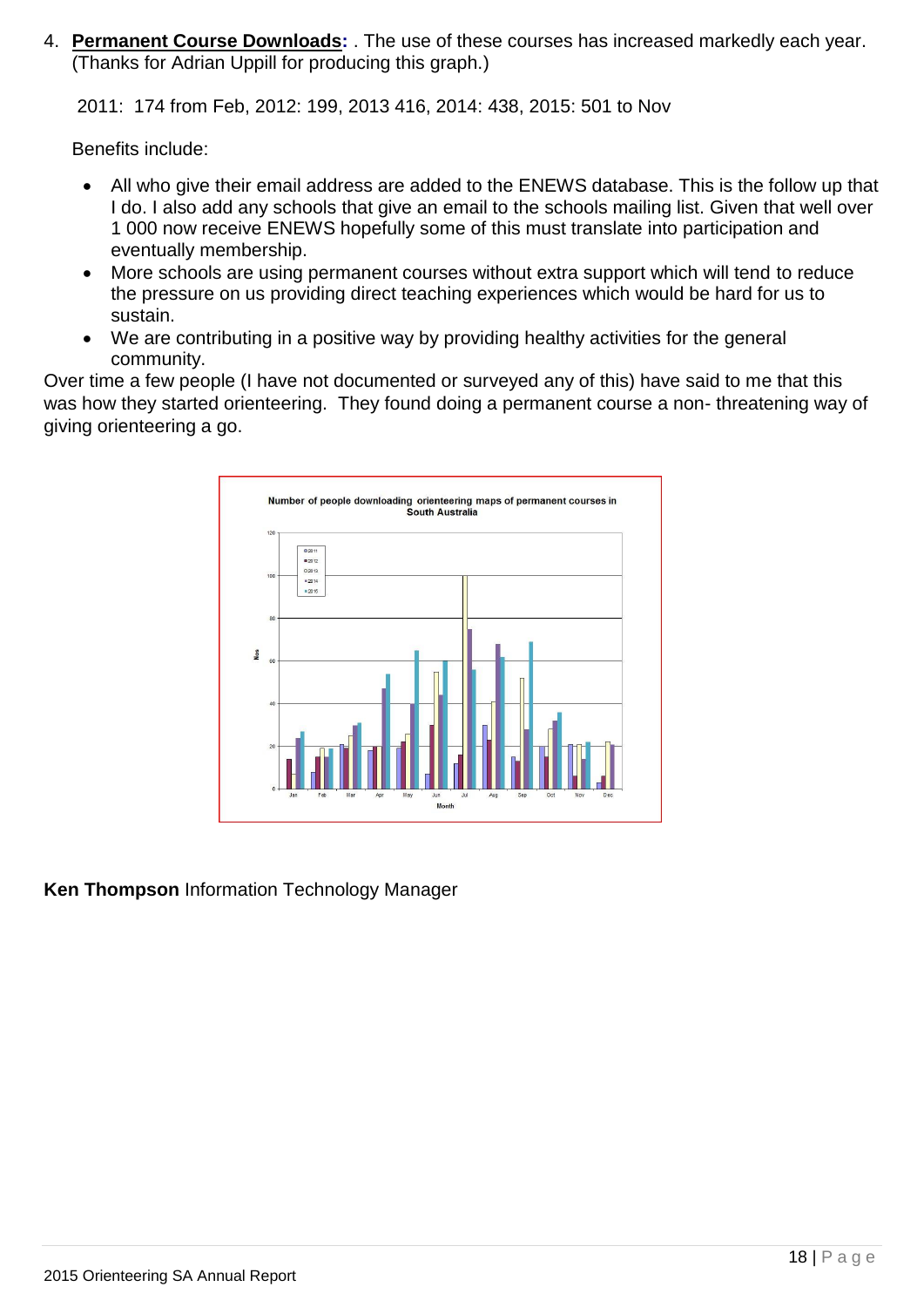#### **SOUTH AUSTRALIAN AWARDS**

#### **John Hall Memorial Service Award**

The 2015 John Hall Memorial Service Award for meritorious services to orienteering was awarded to David Winters

#### **Orienteer of the Year**

Awarded on the basis of a club members' 6 best performances in designated OY events throughout the year, for orienteers aged over 14 years. A minimum of four events are needed to be eligible. Our thanks to Regina Rueter for calculating the results.

| <b>Angus Haines</b>         | <b>W16A</b>                   |
|-----------------------------|-------------------------------|
| M16A                        | Joanna George                 |
| M20A                        | Olivia Sprod                  |
| Will Kennedy                | <b>W20A</b>                   |
| Simon Uppilll               | <b>W21A</b>                   |
| M21A                        | <b>Bridget Anderson</b>       |
| M21AS Andrew Slattery       | <b>W21AS</b><br>Fern Hillyard |
| John Sincovich              | <b>WOB</b>                    |
| <b>MOB</b>                  | <b>Carol Such</b>             |
| M35A                        | <b>W35A</b>                   |
| Greg Morcom                 | <b>Kate Marschall</b>         |
| Ruhi Afnan                  | <b>W45A</b>                   |
| M45A                        | Robin Uppill                  |
| M45AS Trevor Diment         | <b>W45AS</b><br>Robyn Dose    |
| M55A                        | <b>W55A</b>                   |
| <b>Adrian Uppill</b>        | <b>Ruth Nicolson</b>          |
| Al Sankauskas               | <b>W55AS</b>                  |
| M55AS                       | Zita Sankauskas               |
| M65A                        | <b>W65A</b>                   |
| Paul Hoopman                | <b>Marian Arthur</b>          |
| <b>Peter Cutten</b><br>M75A | <b>W75A</b>                   |
|                             |                               |

#### **Sue Millard Perpetual Trophy**

This award is presented to the juniors judged by selectors to have shown the greatest improvement: Junior Female: Meredith Norman Junior Male: Dante Afnan

#### **SA ORIENTEERS RESULTS**

#### *South Australian Long Distance Championships: (Mt Dutton 7 th June)*

| W <sub>10</sub> | Jemima Lloyd               | M10A               | Daniel Morcom          |
|-----------------|----------------------------|--------------------|------------------------|
| <b>W12A</b>     |                            | M12A               | Remi Afnan             |
| <b>W12B</b>     | Sequoia Munday             | M <sub>12</sub> B  |                        |
| W14A            |                            | M14A               | <b>Jack Marschall</b>  |
| <b>W14B</b>     | Zali Munday                | M <sub>14</sub> B  |                        |
| <b>W16A</b>     | Joanna George              | <b>M16A</b>        | Dante Afnan            |
| <b>W16B</b>     |                            | M16B               |                        |
| W17-20A         | Olivia Sprod               | M17-20A            | Will Kennedy           |
| <b>W21A</b>     | <b>Bridget Anderson</b>    | M21A               | Simon Uppill           |
| <b>W21AS</b>    | Fern Hillyard              | M <sub>21</sub> AS | <b>Andrew Slattery</b> |
| <b>WOpenB</b>   |                            | <b>MOpenB</b>      |                        |
| <b>W35A</b>     | Amy Ide                    | <b>M35A</b>        | Greg Morcom            |
| <b>W45A</b>     | <b>Robin Uppill</b>        | <b>M45A</b>        | Ruhi Afnan             |
| <b>W45AS</b>    | <b>Maureen Fitzpatrick</b> | <b>M45AS</b>       | <b>Robert Bradley</b>  |
| <b>W45B</b>     | Robyn Cutten               | M45B               |                        |
| <b>W55A</b>     | Sylvia Dansie              | <b>M55A</b>        | Tim Ashman             |
| $W55+AS$        | <b>Janet Davill</b>        | $M55+AS$           | <b>Craig Colwell</b>   |
| <b>W65A</b>     | <b>Helen Smith</b>         | <b>M65A</b>        | Paul Hoopman           |
| <b>W75A</b>     |                            | <b>M75A</b>        | John Lyon              |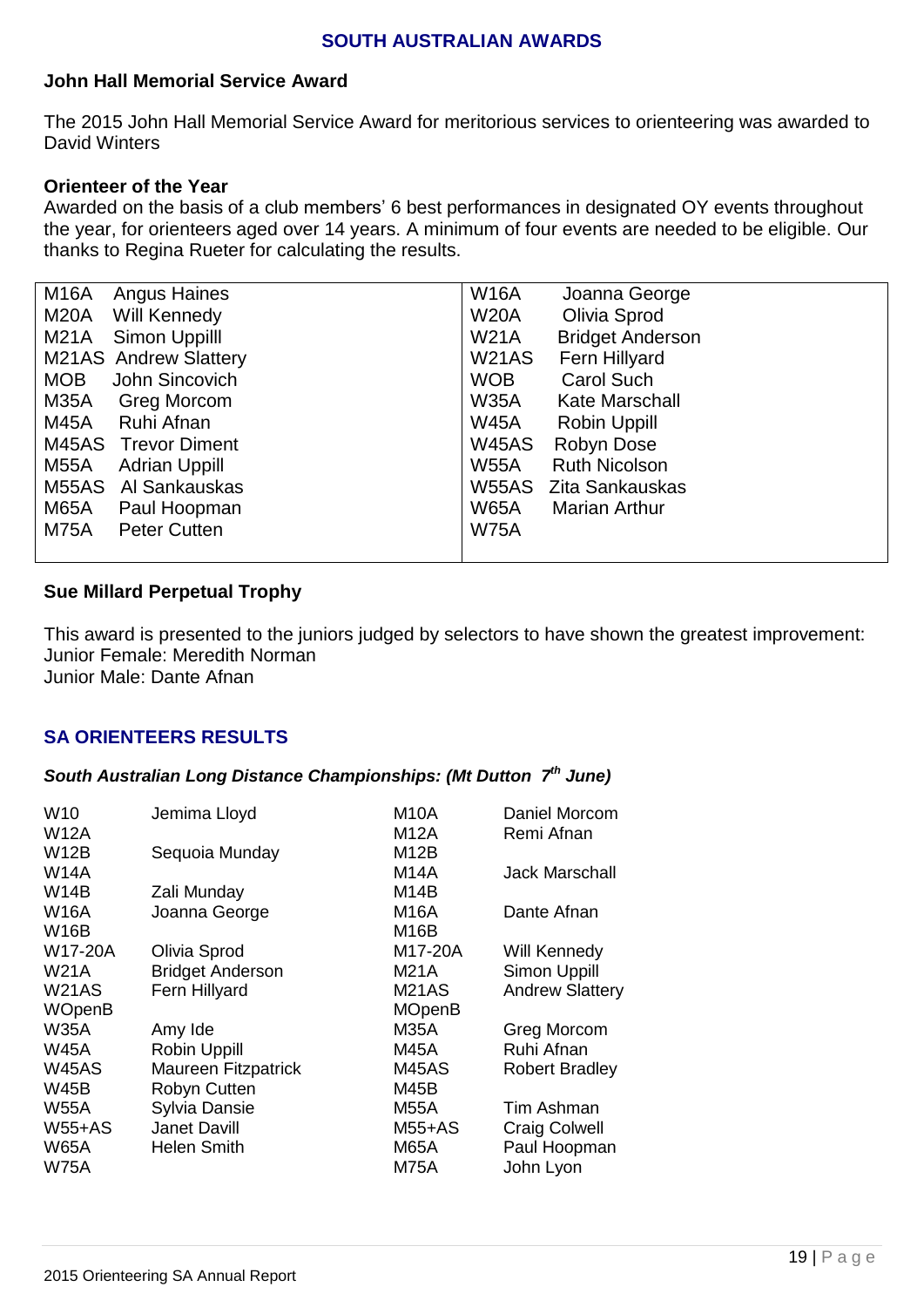# *South Australian Middle Distance Championships: (Tundarri 5th September)*

| <b>W10A</b>   | Jemima Lloyd            | M10               |                      |
|---------------|-------------------------|-------------------|----------------------|
| <b>W12A</b>   |                         | M12A              | <b>Max Grivell</b>   |
| <b>W12B</b>   |                         | M12B              |                      |
| <b>W14A</b>   |                         | M14A              |                      |
| <b>W14B</b>   |                         | M <sub>14</sub> B |                      |
| <b>W16A</b>   | Sarah Lim               | M16A              |                      |
| <b>W16B</b>   |                         | M <sub>16</sub> B |                      |
| W17-20A       |                         | M17-20A           | Will Kennedy         |
| W21A          | <b>Bridget Anderson</b> | M21A              | <b>Simon Uppill</b>  |
| <b>WOpenB</b> | <b>Sue Bament</b>       | <b>MOpenB</b>     |                      |
| <b>W35A</b>   |                         | <b>M35A</b>       | Andrew Kennedy       |
| <b>W45A</b>   | <b>Robin Uppill</b>     | M45A              | David George         |
| <b>W55A</b>   | Zita Sankauskas         | M55A              | <b>Adrian Uppill</b> |
| <b>W65A</b>   | <b>Helen Smith</b>      | <b>M65A</b>       | <b>Robert Tucker</b> |
| <b>W75A</b>   |                         | M75A              | George Reeves        |
|               |                         |                   |                      |

# *South Australian Sprint Championships (Woodhouse 1st March)*

| W <sub>10</sub> |                         | M <sub>10</sub> |                      |
|-----------------|-------------------------|-----------------|----------------------|
| <b>W12A</b>     | Ana Penck               | <b>M12A</b>     | <b>Max Grivell</b>   |
| <b>W14A</b>     |                         | <b>M14A</b>     |                      |
| <b>W16A</b>     | Meredith Norman         | M16A            | <b>Angus Haines</b>  |
| W17-20A         | Mel Fuller              | M17-20A         | Will Kennedy         |
| <b>W21A</b>     | <b>Bridget Anderson</b> | M21A            | <b>Simon Uppill</b>  |
| <b>W35A</b>     | Sandra McKean           | <b>M35A</b>     | <b>Rhys Fogarty</b>  |
| <b>W45A</b>     | Zara Soden              | <b>M45A</b>     | <b>Steve Cooper</b>  |
| <b>W55A</b>     | <b>Evelyn Colwell</b>   | <b>M55A</b>     | <b>Adrian Uppill</b> |
| <b>W65A</b>     | <b>Marian Arthur</b>    | <b>M65A</b>     | Paul Hoopman         |
|                 |                         | <b>M75A</b>     | George Reeves        |
|                 |                         |                 |                      |

## *South Australian Night Championships: (Jack's Paddock 15th August )*

|                         | <b>M12A</b>        |                       |
|-------------------------|--------------------|-----------------------|
|                         | <b>M14A</b>        | <b>Toby Cazzolato</b> |
| Meredith Norman         | <b>M16A</b>        | <b>Angus Haines</b>   |
|                         | M17-20A            |                       |
| <b>Bridget Anderson</b> | M21A               | Simon Uppill          |
| <b>Shannon Nicolson</b> | M <sub>21</sub> AS | Andrew Kennedy        |
| Kate Marschall          | M35A               | Greg Morcom           |
|                         | <b>M45AS</b>       | <b>Ben Cazzolato</b>  |
| Susan George            | M45A               | <b>Steve Cooper</b>   |
| <b>Ruth Nicolson</b>    | <b>M55A</b>        | Dave Nicolson         |
|                         | <b>M65A</b>        | Paul Hoopman          |
|                         | <b>MOB</b>         | John Sincovich        |
|                         |                    |                       |

# *South Australian MTBO Long Distance Championships: (Mt Crawford 11th October)*

| W Open A | Kay Haarsma   | M Open A | Karl Hillyard         |
|----------|---------------|----------|-----------------------|
| W Open B | Fern Hillyard | M Open B | <b>Steve Williams</b> |

# *South Australian Club Relays ( Keithcott Farm 23rd August )*

| 1. | Yalanga           | 15.64 pts |
|----|-------------------|-----------|
| 2. | <b>Tintookies</b> | 10.80 pts |
| 3. | Tjuringa          | 10.27pts  |
| 4. | Wallaringa        | 7.42 pts  |
| 5. | Onkaparinga Hills | 3.12 pts  |
|    |                   |           |